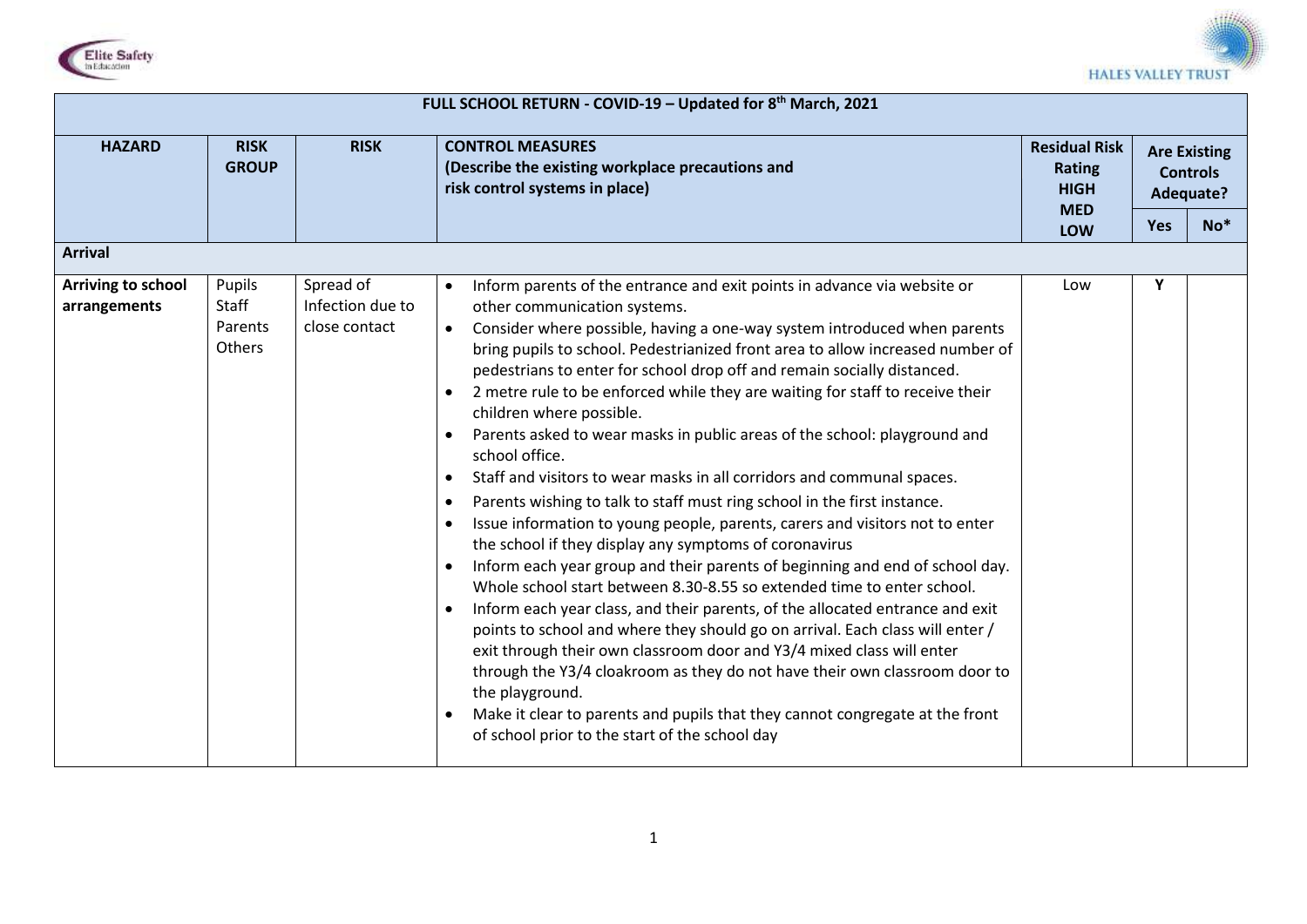



| <b>Entering the school</b><br>site      | Pupils<br>Staff<br>Parents<br>Others | Spread of<br>Infection due to<br>close contact | Pupils to be supervised in accessing hand-washing facilities on arrival. Use<br>$\bullet$<br>phase cloakroom sinks and classroom sinks to space pupils out - phase class<br>rota in place<br>All staff to wash hands on arrival in school<br>$\bullet$<br>Issue information to pupils in relation to restrictions on their movement<br>$\bullet$<br>around the site<br>Sufficient supplies of hand-washing supplies should be provided to<br>$\bullet$<br>accommodate this procedure at the start of the day.                                                                                                                                                                                                                                                                                                                                                                                                                                                    | Low | Y |  |
|-----------------------------------------|--------------------------------------|------------------------------------------------|------------------------------------------------------------------------------------------------------------------------------------------------------------------------------------------------------------------------------------------------------------------------------------------------------------------------------------------------------------------------------------------------------------------------------------------------------------------------------------------------------------------------------------------------------------------------------------------------------------------------------------------------------------------------------------------------------------------------------------------------------------------------------------------------------------------------------------------------------------------------------------------------------------------------------------------------------------------|-----|---|--|
| <b>School Uniform</b>                   | Pupils                               | <b>Infection Control</b>                       | Pupils must attend school in school uniform as these are easily cleaned<br>$\bullet$<br>(washing machine). They do not require cleaning any more than usually.                                                                                                                                                                                                                                                                                                                                                                                                                                                                                                                                                                                                                                                                                                                                                                                                   | Low | Y |  |
| <b>Wider Public</b><br><b>Transport</b> | Pupils<br><b>Driver</b><br>Public    | Risk of Infection                              | Where possible encourage children to walk to school or use alternative<br>$\bullet$<br>transport i.e. cycle, own car<br>Where possible allow pupils to arrive at a staggered time to avoid peak travel<br>times<br>Pupils to wash hands as soon as they arrive at school<br>$\bullet$                                                                                                                                                                                                                                                                                                                                                                                                                                                                                                                                                                                                                                                                            | Low | Y |  |
| <b>Face Masks</b>                       | Pupils<br>Staff                      | Risk of Spread of<br>Infection                 | Pupils are not expected to wear facemasks<br>$\bullet$<br>Staff and visitors to wear masks in all corridors and communal spaces unless<br>$\bullet$<br>they are exempt.<br>Face visors or shields should not be worn as an alternative to face coverings.<br>$\bullet$<br>Staff to wear masks at the classroom door/school gate at the start and end of<br>$\bullet$<br>the day<br>Ensure hands are cleaned before and after touching face masks. This includes<br>$\bullet$<br>removal and putting them on.<br>Staff and Pupils to ensure they remove any masks correctly without touching<br>the front of the mask (remove by loops on ears)<br>If disposable masks: these must be disposed of in a closed bin. If you show<br>$\bullet$<br>symptoms, this must go in the medical bin in the firstaid room.<br>If material re-usable masks: these should be placed inside a sealable,<br>$\bullet$<br>disposable bag and taken home to re-wash before reusing. | Low | Y |  |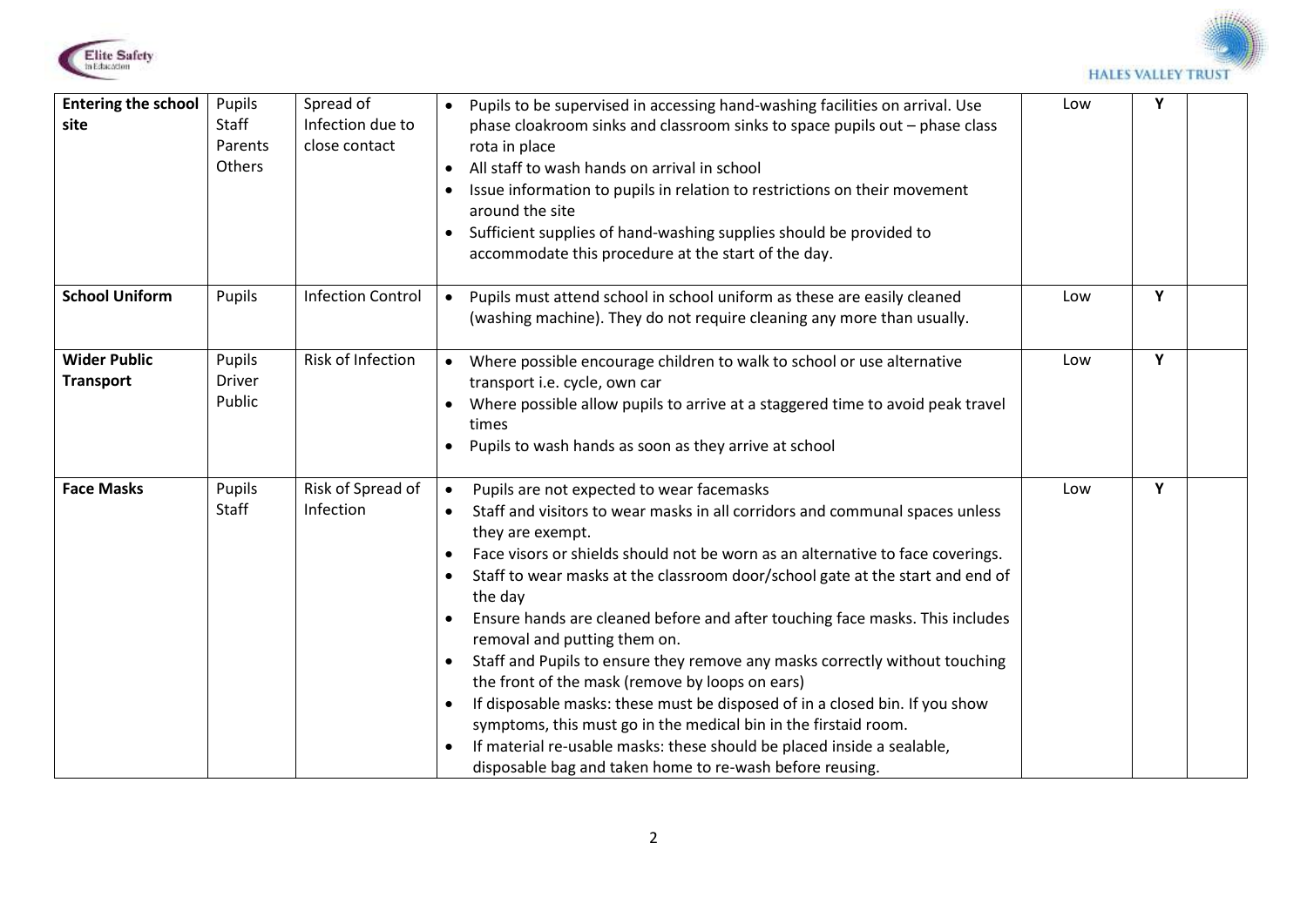



|                                                                                                                          |                                      |                                                                    | A small contingency supply of masks will be available at school should a<br>$\bullet$<br>member of staff and / or visitor be unable to access a face mask.<br>Safe wearing and disposal of face covering posters are displayed inside<br>$\bullet$<br>school, in communal corridors, for staff to see                                                          |     |   |  |
|--------------------------------------------------------------------------------------------------------------------------|--------------------------------------|--------------------------------------------------------------------|----------------------------------------------------------------------------------------------------------------------------------------------------------------------------------------------------------------------------------------------------------------------------------------------------------------------------------------------------------------|-----|---|--|
| All year groups<br>returning to school<br>following end of<br>lockdown                                                   | Pupils<br>Staff<br>Parents<br>Others | Risk of Spread of<br>Infection due to<br>large groups of<br>pupils | Attendance is mandatory for all year groups from 8 <sup>th</sup> March<br>$\bullet$<br>Consider staggered start and finish times for various year groups to reduce<br>$\bullet$<br>the amount of pupil numbers (as above)<br>Consider various entrances for year groups -use of classroom doors.<br>$\bullet$                                                  | Low | Y |  |
| <b>Staff receiving</b><br>child from Parent                                                                              | Staff                                | Spread of<br>Infection due to<br>close contact                     | Staff receiving children to remember the 2-metre rule where possible<br>$\bullet$<br>All pupils must wash their hands on arrival to school. Staff will direct children<br>to the wash rooms/sinks to wash their hands<br>All staff to wear masks in communal areas and corridors.<br>$\bullet$                                                                 | Low | Y |  |
| <b>Pupil collection</b>                                                                                                  |                                      |                                                                    |                                                                                                                                                                                                                                                                                                                                                                |     |   |  |
| Children leaving at<br>the end of the<br>school day                                                                      | Staff<br>Parents<br>Others           | Spread of<br>Infection due to<br>close contact                     | One way system in place with a staff member supervising outside to inform<br>$\bullet$<br>parents to abide by the 2 metre social distancing rule where possible.<br>Consider staggered leaving times (between 3-3.15pm)<br>$\bullet$<br>Children released when parent is next in queue<br>$\bullet$<br>Phone communication to staff in classrooms<br>$\bullet$ | Low | Υ |  |
| Children leaving at<br>the end of the<br>school day.<br><b>Walking home</b><br>alone or not being<br>collected by parent | Staff<br>Parents<br>Others           | Spread of<br>Infection due to<br>close contact                     | Pupils to be informed of the requirement to maintain social distancing when<br>$\bullet$<br>leaving school<br>Staff on duty outside to ensure pupils leave in a safe manner<br>$\bullet$<br>Staggered times where possible<br>$\bullet$                                                                                                                        | Low | Υ |  |
| Parent wishing to<br>talk to staff                                                                                       | Staff                                | Spread of<br>Infection due to<br>close contact                     | Parents will be informed that the majority of conversations with staff will be<br>$\bullet$<br>either over the phone, email etc<br>Meetings may be arranged in exceptional circumstances, and strict social<br>$\bullet$<br>distancing rules observed.                                                                                                         | Low | Y |  |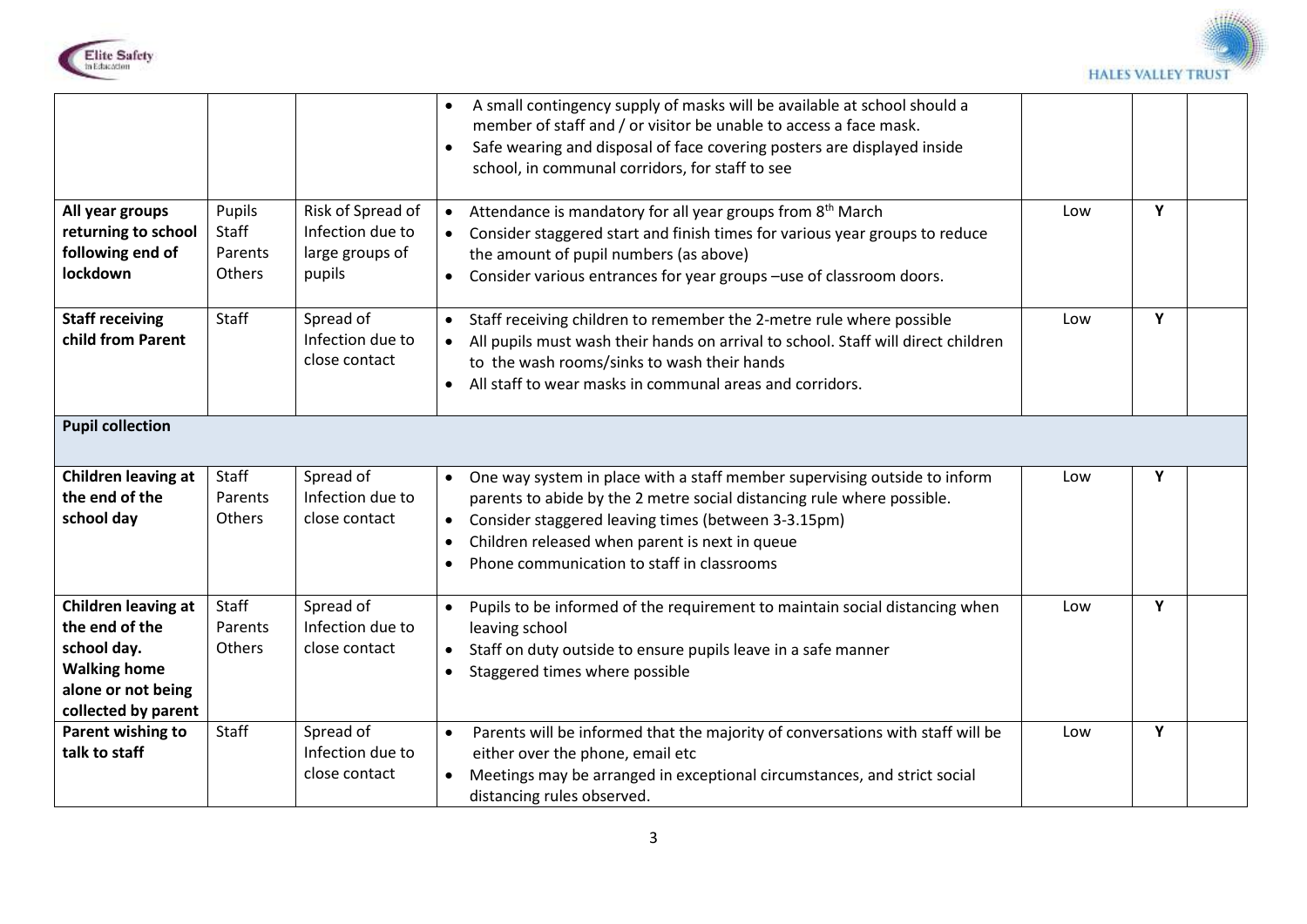



| In class<br><b>Children bringing</b>             | Staff                   | Risk of spread of                              | Parents asked to wear masks when speaking with staff<br>$\bullet$<br>Staff to wear masks when speaking with parents and abide by the 2m social<br>distancing rule.<br>Parents will be discouraged in congregating around the school site.<br>$\bullet$<br>Pupils and parents informed to keep items brought into school as a minimum<br>$\bullet$                                                                                                                                                                                                                                                                                                                                                                                                                                                                                                                                                               | Low | Υ |  |
|--------------------------------------------------|-------------------------|------------------------------------------------|-----------------------------------------------------------------------------------------------------------------------------------------------------------------------------------------------------------------------------------------------------------------------------------------------------------------------------------------------------------------------------------------------------------------------------------------------------------------------------------------------------------------------------------------------------------------------------------------------------------------------------------------------------------------------------------------------------------------------------------------------------------------------------------------------------------------------------------------------------------------------------------------------------------------|-----|---|--|
| equipment into<br>school                         | Pupils<br><b>Others</b> | infection                                      | Only lunch boxes, water bottles, outdoor clothes and bags permitted (with<br>$\bullet$<br>books and planners). Lunchboxes, bags and coats to be kept in the classroom.<br>Bags under desks and coats on backs of chairs. Y3/4 mixed class will use the<br>cloakroom as they walk through this in the morning.                                                                                                                                                                                                                                                                                                                                                                                                                                                                                                                                                                                                   |     |   |  |
| Classroom set up                                 | Staff<br>Pupils         | Spread of<br>Infection due to<br>close contact | The classroom must be set up where possible with all desks and pupils<br>$\bullet$<br>forward facing and side by side seating, without compromising safety routes /<br>fire escapes.<br>The teacher's desk must be kept 2 metres away from the children's<br>tables/desks where possible.<br>Classrooms to be arranged to support adults to avoid face to face contact<br>$\bullet$<br>Pupils to be directed to specific seats in classrooms and to maintain seats<br>$\bullet$<br>during the day as far as possible<br>All unnecessary items to be removed from classrooms and learning<br>$\bullet$<br>environments and stored elsewhere.<br>All soft furnishings and items that are hard to clean, to be removed.<br>$\bullet$<br>Tissues available in each classroom for pupils to use when coughing or<br>sneezing and they must go into a closed bin after one use.<br>Classrooms will be well ventilated | Low | Y |  |
| Class / Year<br>Groups / Phase<br><b>bubbles</b> | <b>Staff</b><br>Pupils  | <b>Infection Control</b>                       | Where possible children are to be kept in their phase bubbles and not to mix<br>$\bullet$<br>with other bubbles if this is possible.                                                                                                                                                                                                                                                                                                                                                                                                                                                                                                                                                                                                                                                                                                                                                                            | Low | Y |  |
| <b>Classroom Lessons</b><br>/ Teaching Groups    | Staff<br>Pupils         | Spread of<br>Infection due to<br>close contact | Teaching / support staff must keep to safe distance at all times where possible<br>$\bullet$<br>when teaching                                                                                                                                                                                                                                                                                                                                                                                                                                                                                                                                                                                                                                                                                                                                                                                                   | Low | Y |  |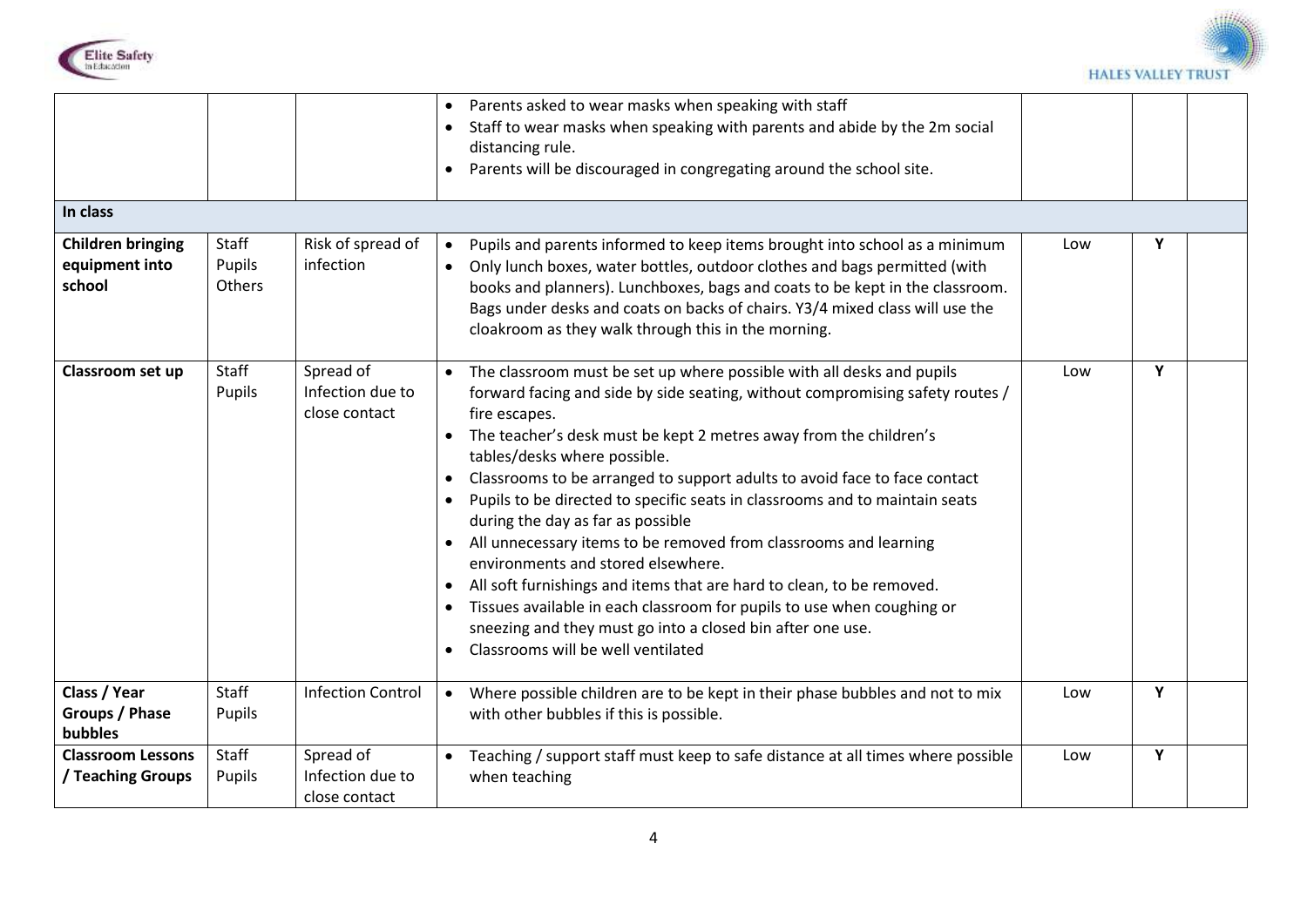



|                           |          |                          | Teaching/support staff to remain consistent with bubbles where possible to<br>minimise contact and help with contract tracing<br>Where children may require extra assistance a 2 metre rule must try to be<br>enforced<br>Pupils old enough to understand will be informed not to touch staff and their<br>$\bullet$<br>peers where possible<br>Staff should avoid close face to face contact and maintain the 2m rule as<br>much as possible<br>Removal of all unnecessary furniture<br>$\bullet$<br>Ensure rooms are well ventilated<br>$\bullet$ |     |   |  |
|---------------------------|----------|--------------------------|-----------------------------------------------------------------------------------------------------------------------------------------------------------------------------------------------------------------------------------------------------------------------------------------------------------------------------------------------------------------------------------------------------------------------------------------------------------------------------------------------------------------------------------------------------|-----|---|--|
| Use of school             | Staff    | <b>Infection Control</b> | Where possible keep the use of resources to each allocated bubble<br>$\bullet$                                                                                                                                                                                                                                                                                                                                                                                                                                                                      | Low | Y |  |
| resources in              | Pupils   |                          | Pupils should use their own pencils and pens and not share<br>$\bullet$                                                                                                                                                                                                                                                                                                                                                                                                                                                                             |     |   |  |
| individual bubbles        |          |                          | All classroom based resources i.e. books and games should be cleaned<br>$\bullet$                                                                                                                                                                                                                                                                                                                                                                                                                                                                   |     |   |  |
|                           |          |                          | regularly along with all frequently touched surfaces                                                                                                                                                                                                                                                                                                                                                                                                                                                                                                |     |   |  |
|                           |          |                          |                                                                                                                                                                                                                                                                                                                                                                                                                                                                                                                                                     |     |   |  |
| Use of school             | Staff    | <b>Infection Control</b> | Shared resources between bubbles or classes should be cleaned frequently<br>$\bullet$                                                                                                                                                                                                                                                                                                                                                                                                                                                               | Low | Y |  |
| resources shared          | Pupils   |                          | and meticulously and always between bubbles, or rotated to allow them to be                                                                                                                                                                                                                                                                                                                                                                                                                                                                         |     |   |  |
| between bubbles           |          |                          | left unused and out of reach for a period of 48 hours (72 hours for plastics)                                                                                                                                                                                                                                                                                                                                                                                                                                                                       |     |   |  |
| or classes                |          |                          | between use by different bubbles                                                                                                                                                                                                                                                                                                                                                                                                                                                                                                                    |     |   |  |
|                           |          |                          |                                                                                                                                                                                                                                                                                                                                                                                                                                                                                                                                                     |     |   |  |
| <b>EYFS free flow</b>     | Children | Spread of                | Look at providing activities which can abide by the rules or minimising the<br>$\bullet$                                                                                                                                                                                                                                                                                                                                                                                                                                                            | Low | Y |  |
| <b>Infection Control</b>  |          | Infection due to         | amount of children in one area and resources used                                                                                                                                                                                                                                                                                                                                                                                                                                                                                                   |     |   |  |
|                           |          | close contact            | Supervising staff must keep a 2 metre distance from each other as reasonably<br>$\bullet$                                                                                                                                                                                                                                                                                                                                                                                                                                                           |     |   |  |
|                           |          |                          | practicable                                                                                                                                                                                                                                                                                                                                                                                                                                                                                                                                         |     |   |  |
| <b>Assemblies</b>         | Staff    | Spread of                | Keep assemblies/worship separate to individual bubbles.<br>$\bullet$                                                                                                                                                                                                                                                                                                                                                                                                                                                                                | Low | Y |  |
| <b>Collective Worship</b> | Pupils   | Infection due to         | No whole school assemblies<br>$\bullet$                                                                                                                                                                                                                                                                                                                                                                                                                                                                                                             |     |   |  |
|                           |          | close contact            | No singing<br>$\bullet$                                                                                                                                                                                                                                                                                                                                                                                                                                                                                                                             |     |   |  |
| <b>Educational Visits</b> | Staff    | <b>Infection Control</b> | Trips and residential visits will not take place until further notice.<br>$\bullet$                                                                                                                                                                                                                                                                                                                                                                                                                                                                 | Low | Y |  |
|                           | Pupils   |                          |                                                                                                                                                                                                                                                                                                                                                                                                                                                                                                                                                     |     |   |  |
| <b>SEND Pupils</b>        | Staff    | Spread of                | Pupils who have complex needs or who need close contact care will continue<br>$\bullet$                                                                                                                                                                                                                                                                                                                                                                                                                                                             | Low | Y |  |
|                           | Pupils   | Infection due to         | as normal                                                                                                                                                                                                                                                                                                                                                                                                                                                                                                                                           |     |   |  |
|                           |          | close contact            | An individual risk assessment may be required for some pupils with SEND                                                                                                                                                                                                                                                                                                                                                                                                                                                                             |     |   |  |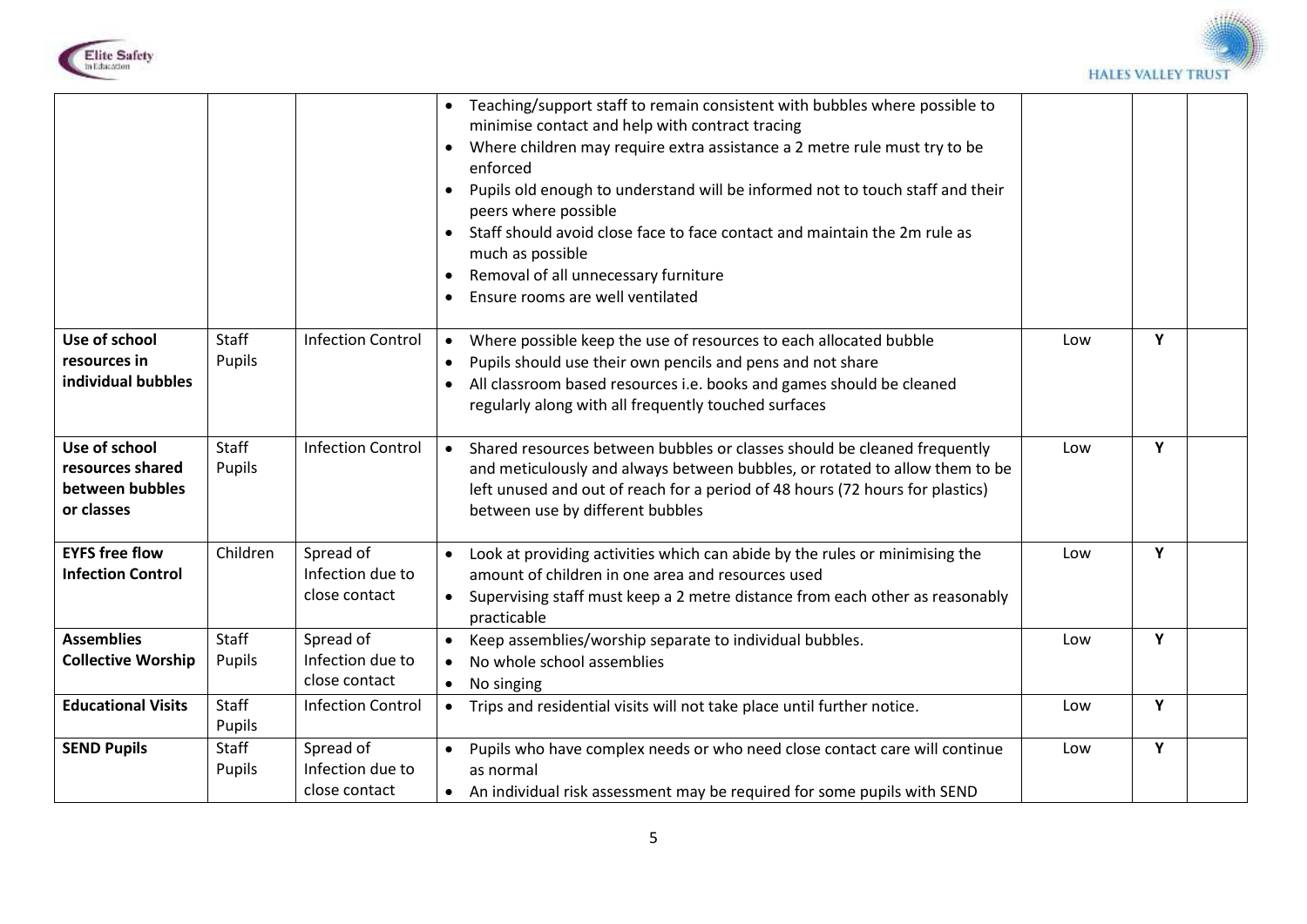



|                                                     |                 |                          | A risk assessment has been completed for any staff who are vulnerable due to<br>their health or BAME. This has been shared with individuals.                                                                                                                                                                                                                                                                                                                                                                                                                                                                                                                                                                                                                                                                                                                                                                                                                                                                                                                                                                                                           |     |   |  |
|-----------------------------------------------------|-----------------|--------------------------|--------------------------------------------------------------------------------------------------------------------------------------------------------------------------------------------------------------------------------------------------------------------------------------------------------------------------------------------------------------------------------------------------------------------------------------------------------------------------------------------------------------------------------------------------------------------------------------------------------------------------------------------------------------------------------------------------------------------------------------------------------------------------------------------------------------------------------------------------------------------------------------------------------------------------------------------------------------------------------------------------------------------------------------------------------------------------------------------------------------------------------------------------------|-----|---|--|
| <b>Attendance in</b><br>schools                     | Pupils          | Education<br>suffering   | Attendance is mandatory for all pupils from 8 <sup>th</sup> March<br>It is vital for all children to return to school to minimise as far as possible<br>the longer-term impact of the pandemic on children's education,<br>wellbeing and wider development.<br>It is the parents' duty to secure that their child attends regularly at school<br>where the child is a registered pupil at school and they are of compulsory<br>school age;<br>It is the school's responsibility to record attendance and follow up<br>absence<br>The school also has the availability to issue sanctions, including fixed<br>penalty notices in line with local authorities' codes of conduct and the<br>Trust's Attendance policy<br>Pupils who are isolating will be issued with an X code on the register. This<br>will be in place until<br>o Negative test result received<br>o 10 days isolation has taken place<br>A letter will be issued to the parents to confirm the date of the pupil's<br>return.<br>Staff will not admit pupils into class if they have an X code. Teachers<br>$\bullet$<br>cannot change the X code: this is for the office staff to do | Low | Y |  |
| <b>Use of Supply</b><br>teachers and other<br>staff | Staff<br>Pupils | Risk of Infection        | Inform supply staff of the arrangements in place<br>$\bullet$<br>Consider using longer assignments for supply teachers and/or other staff<br>$\bullet$<br>Where possible minimise their movement around school and keep them in<br>the same bubbles                                                                                                                                                                                                                                                                                                                                                                                                                                                                                                                                                                                                                                                                                                                                                                                                                                                                                                    | Low | Y |  |
| <b>Before and After</b><br>school clubs             | Pupils<br>Staff | <b>Infection Control</b> | After school club will continue as normal<br>$\bullet$<br>Where possible keep pupils in bubbles<br>$\bullet$<br>Where not possible look at consistent small groups only in year group bubble<br>$\bullet$<br>Arrange for same staff to deliver before and after care provision to reduce<br>risk                                                                                                                                                                                                                                                                                                                                                                                                                                                                                                                                                                                                                                                                                                                                                                                                                                                       | Low | Y |  |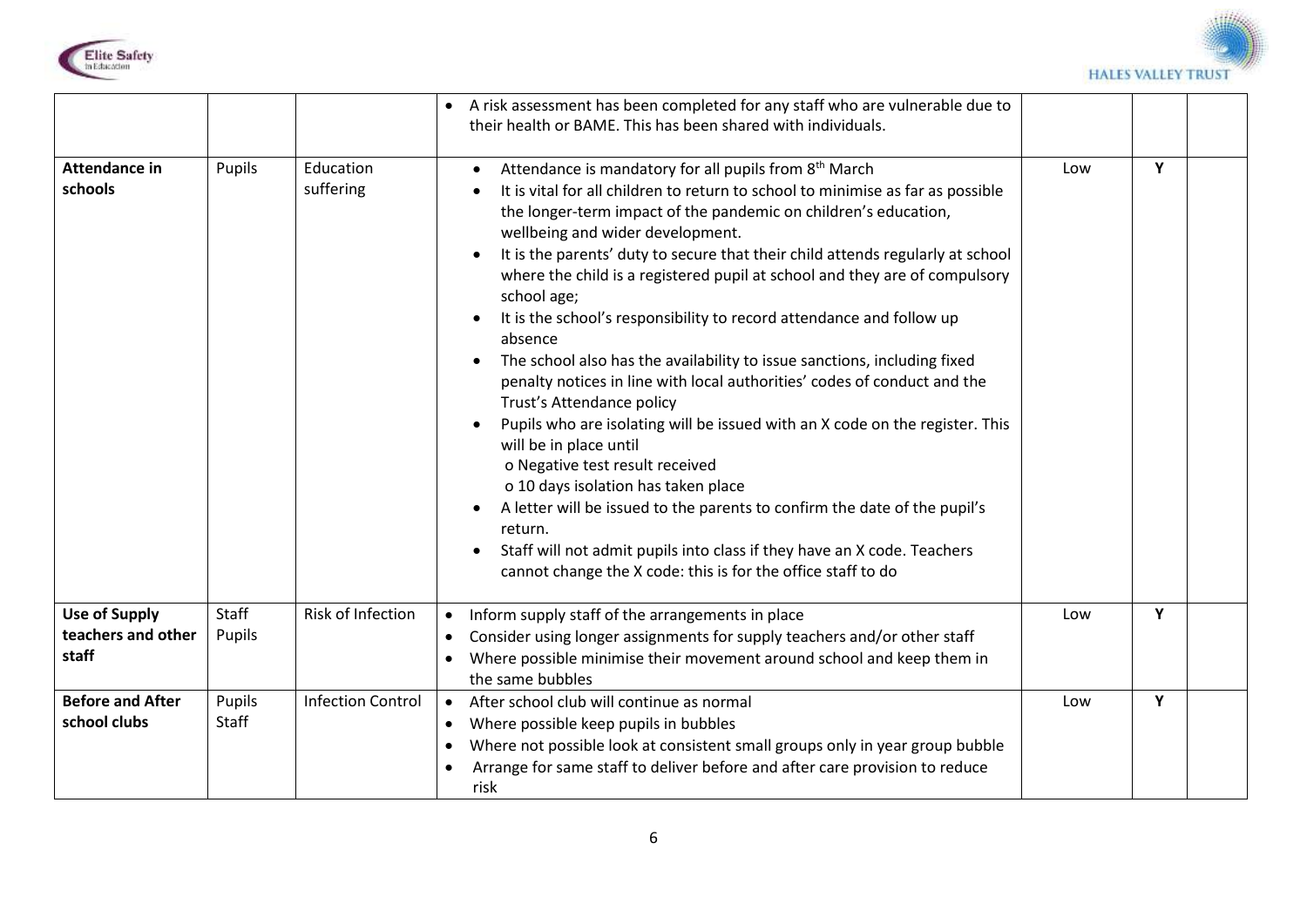



| <b>Music Lessons</b><br><b>Physical Activity</b>                 | Pupils<br>Staff<br>Pupils<br>Staff | Singing<br>Playing an<br>instrument<br><b>Infection Control</b> | Music lessons will recommence under the following conditions:<br>Look at reducing risk of using particular instruments<br>If possible lessons to take place outside.<br>$\bullet$<br>If indoors, use a room with as much space as possible, for example, larger<br>$\bullet$<br>rooms; rooms with high ceilings are expected to enable dilution of aerosol<br>transmission<br>Good ventilation required<br>$\bullet$<br>If playing indoors, limiting the numbers to account for ventilation of the space<br>$\bullet$<br>and the ability to social distance.<br>Increased hand washing before and after handling equipment<br>$\bullet$<br>Avoid sharing instruments and equipment wherever possible<br>If singing:<br>Singing can only take place OUTSIDE and pupils should sit side by side or back<br>to back or observe strict social distancing with all adults and children 2m apart<br>Outdoor sports where possible and contact sports avoided<br>$\bullet$<br>Maximise distance between pupils<br>$\bullet$<br>Equipment used must be scrupulously cleaned after each use OR class PE box<br>$\bullet$<br>OR phase PE box but cleaned between each use<br>Encourage activities such as active mile at lunchtime. Lunchtime activities and<br>lunchtime year group activity box to be cleaned after each use or as above.<br>Indoor sports should be social distanced and all equipment cleaned after each | Low<br>Low | Y<br>Y |  |
|------------------------------------------------------------------|------------------------------------|-----------------------------------------------------------------|--------------------------------------------------------------------------------------------------------------------------------------------------------------------------------------------------------------------------------------------------------------------------------------------------------------------------------------------------------------------------------------------------------------------------------------------------------------------------------------------------------------------------------------------------------------------------------------------------------------------------------------------------------------------------------------------------------------------------------------------------------------------------------------------------------------------------------------------------------------------------------------------------------------------------------------------------------------------------------------------------------------------------------------------------------------------------------------------------------------------------------------------------------------------------------------------------------------------------------------------------------------------------------------------------------------------------------------------------------------------------------------------------------------------|------------|--------|--|
| <b>Children requiring</b><br>using the toilet in<br>lesson times | Pupils<br>Staff                    | <b>Infection Control</b>                                        | group use. Equipment use to be minimal.<br>Inform the child of the importance of washing their hands after using the<br>$\bullet$<br>toilet. Optionally hand sanitiser for use in classrooms too.<br>Toilet areas cleaned on a regular basis<br>$\bullet$                                                                                                                                                                                                                                                                                                                                                                                                                                                                                                                                                                                                                                                                                                                                                                                                                                                                                                                                                                                                                                                                                                                                                          | Low        | Y      |  |
| <b>Break/lunchtimes</b>                                          |                                    |                                                                 |                                                                                                                                                                                                                                                                                                                                                                                                                                                                                                                                                                                                                                                                                                                                                                                                                                                                                                                                                                                                                                                                                                                                                                                                                                                                                                                                                                                                                    |            |        |  |
| <b>Break times</b>                                               | Pupils                             | Spread of<br>Infection due to<br>close contact                  | Staggered break times for individual bubbles where possible<br>$\bullet$<br>Supervising staff must keep a 2-metre distance from each other and pupils<br>$\bullet$<br>where possible                                                                                                                                                                                                                                                                                                                                                                                                                                                                                                                                                                                                                                                                                                                                                                                                                                                                                                                                                                                                                                                                                                                                                                                                                               | Low        | Υ      |  |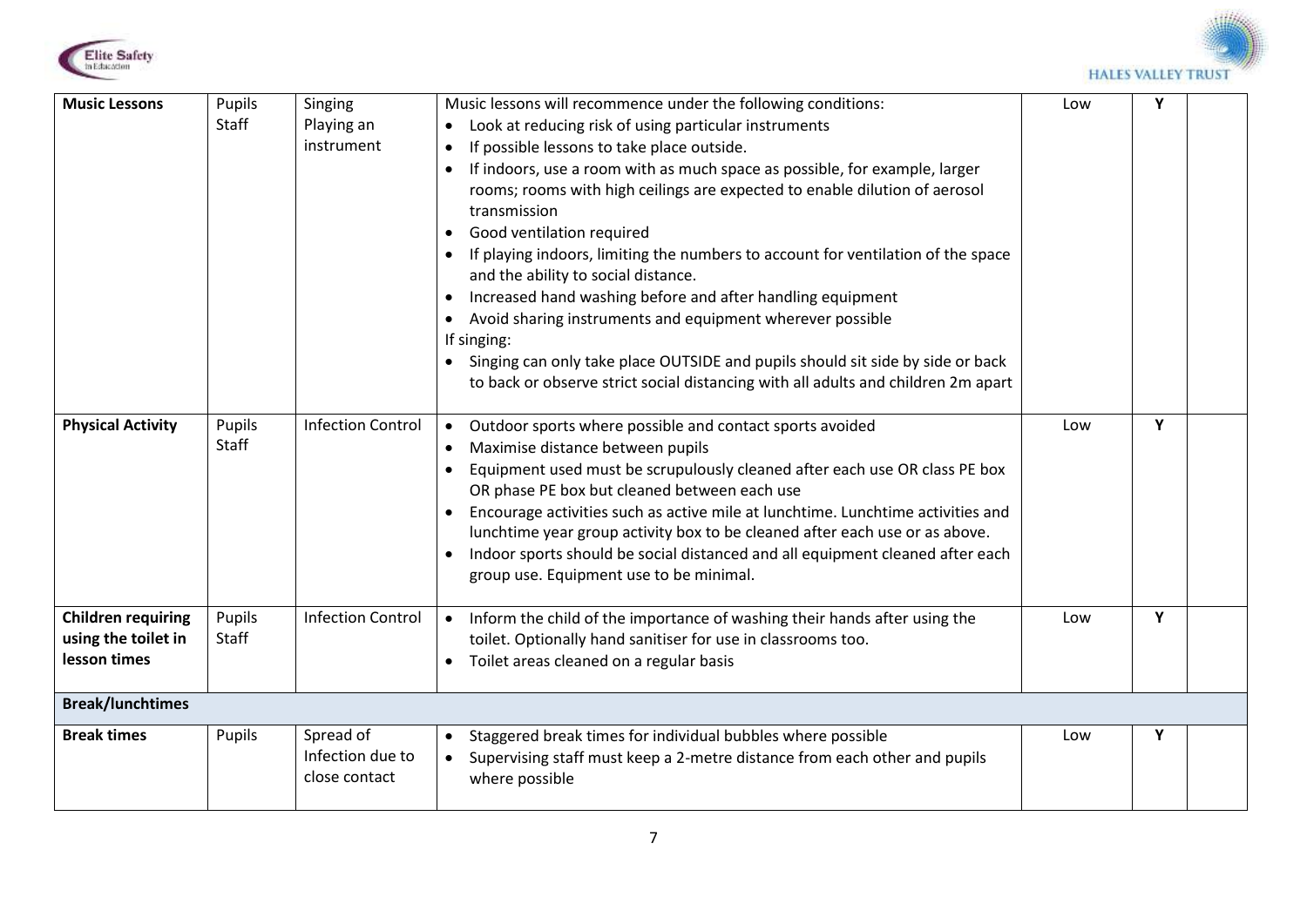



| <b>Preparing snacks</b><br>and drinks                                                   | Staff<br>Pupils   | Spread of<br>Infection due to<br>close contact | Where possible children, to eat sandwiches / snacks in a designated area. This<br>is the classroom for most pupils.<br>Ensure surfaces have been wiped down with a mild disinfectant before and<br>after eating lunch / snacks<br>When clearing up ensure gloves are worn when picking up / disposing of<br>leftover food                                                                                                                                                                                                                                                                                                                                                                                                                                                                                                                                                                                                                                                                                                                                                      | Low | Υ |  |
|-----------------------------------------------------------------------------------------|-------------------|------------------------------------------------|--------------------------------------------------------------------------------------------------------------------------------------------------------------------------------------------------------------------------------------------------------------------------------------------------------------------------------------------------------------------------------------------------------------------------------------------------------------------------------------------------------------------------------------------------------------------------------------------------------------------------------------------------------------------------------------------------------------------------------------------------------------------------------------------------------------------------------------------------------------------------------------------------------------------------------------------------------------------------------------------------------------------------------------------------------------------------------|-----|---|--|
| <b>Refreshments for</b><br>children<br><b>Infection Control</b><br><b>EYFS Children</b> | Staff<br>Children | Spread of<br>Infection due to<br>close contact | Wear gloves when preparing any fruit or toast<br>$\bullet$<br>Ensure the kitchen surfaces have been wiped down with a mild disinfectant<br>before and after preparing snacks and drink<br>When clearing up ensure gloves are worn when picking up / disposing of<br>leftover food<br>Wash all utensils in hot soapy water/use a dishwasher where available<br>$\bullet$                                                                                                                                                                                                                                                                                                                                                                                                                                                                                                                                                                                                                                                                                                        | Low | Y |  |
| <b>Use of Outdoor</b><br><b>Play Equipment</b>                                          | Pupils            | Risk of Infection                              | No use of fixed outdoor play equipment<br>$\bullet$<br>Bubbles use their own equipment where possible<br>$\bullet$<br>Sanitise frequently touch point areas where possible:<br>o entry and exit points such as gates<br>seating areas such as benches and picnic tables<br>refuse areas/bins<br>$\circ$<br>Equipment to be sanitised between each bubble use where possible<br>$\bullet$<br>Pupils to clean / sanitise hands prior to use and after use.<br>$\bullet$<br>Remind pupils not to put hands near mouth or nose.<br>$\bullet$<br>No food or drink to be consumed when using any outdoor equipment.<br>$\bullet$<br>Fixed equipment taped off so pupils cannot use at the start and end of the<br>$\bullet$<br>day<br><b>Pupils with Additional Needs</b><br>May require frequent reminders about rules of behaviour<br>$\bullet$<br>Children with physical and sensory disabilities may need assistance with<br>$\bullet$<br>moving from one place to the next<br><b>Keeping Staff Safe</b><br>Staff to have a supply of sanitising equipment and, if required, PPE | Low | Y |  |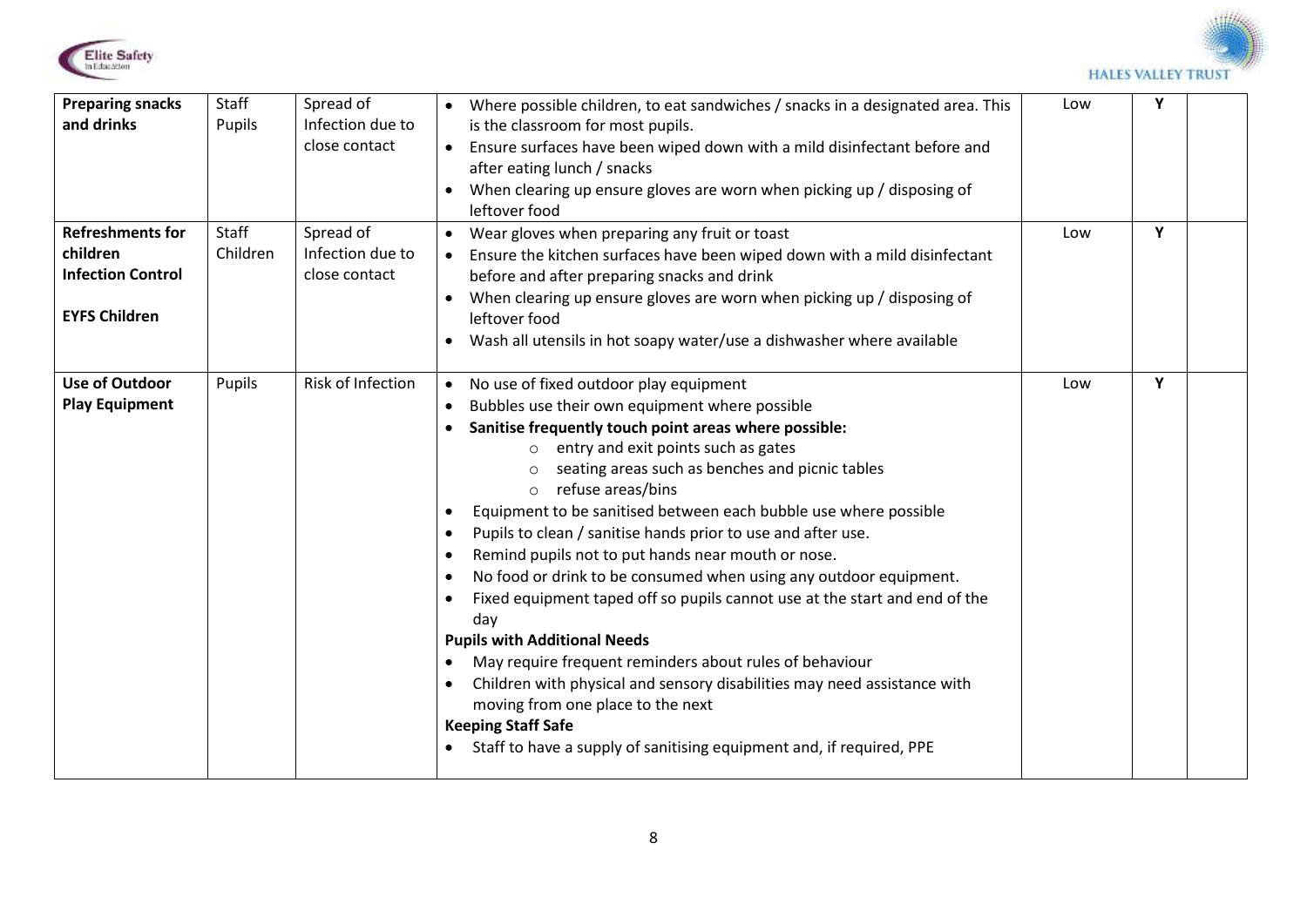



| <b>Lunch breaks</b>    | Staff  | Spread of        | Rota system in place for children to eat a hot meal/sandwiches. Lunchtime<br>$\bullet$                                                                                      | Low | Y |  |
|------------------------|--------|------------------|-----------------------------------------------------------------------------------------------------------------------------------------------------------------------------|-----|---|--|
|                        | Pupils | Infection due to | supervisors will be based with one year group in EYFS / KS1 and one year                                                                                                    |     |   |  |
|                        |        | close contact    | group in KS2 over lunchtime. Supervisors will stay with the same year groups.                                                                                               |     |   |  |
|                        |        |                  | Pupils eat their lunch in their classroom / year group designated space.<br>$\bullet$                                                                                       |     |   |  |
|                        |        |                  | Lunch will be taken in classes, keeping the bubbles apart as much as possible<br>$\bullet$                                                                                  |     |   |  |
|                        |        |                  | Pupils in the dinner hall to remain in classes and to not sit facing each other<br>$\bullet$                                                                                |     |   |  |
|                        |        |                  | Lunchtime staff to maintain social distancing where possible from children.<br>$\bullet$<br>Kitchen staff will deliver the lunches on a trolley outside classrooms / office |     |   |  |
|                        |        |                  | for collection by staff.                                                                                                                                                    |     |   |  |
| <b>Staff break and</b> |        |                  | Staffroom only to be used for making drinks / using the microwave / getting                                                                                                 |     |   |  |
| <b>lunchtimes</b>      |        |                  | to the fridge. Only 2 people in this area at a time. Please eat in the classroom                                                                                            |     |   |  |
|                        |        |                  | that you are based in.                                                                                                                                                      |     |   |  |
|                        |        |                  | Staff must sit at least 2 metres apart from each other<br>$\bullet$                                                                                                         |     |   |  |
|                        |        |                  | Staff must make their own drinks/food and wash and dry their own cups and<br>$\bullet$                                                                                      |     |   |  |
|                        |        |                  | other crockery and utensils.                                                                                                                                                |     |   |  |
|                        |        |                  | Appropriate cleaning products available for staff to use before and after use                                                                                               |     |   |  |
|                        |        |                  | of high contact areas                                                                                                                                                       |     |   |  |
|                        |        |                  | All adults to wear a mask, the mask can be removed for eating and drinking<br>$\bullet$                                                                                     |     |   |  |
| <b>First Aid</b>       |        |                  |                                                                                                                                                                             |     |   |  |
| First Aid - minor      | Staff  | Spread of        | Try to assist at a safe distance from the casualty as much as you can and<br>$\bullet$                                                                                      | Low | Υ |  |
| treatment              | Pupils | Infection due to | minimise prolonged face to face contact when dealing with injuries                                                                                                          |     |   |  |
|                        |        | close contact    | Where minor first aid treatment is required First Aiders must ensure they<br>$\bullet$                                                                                      |     |   |  |
|                        |        |                  | wear gloves.                                                                                                                                                                |     |   |  |
|                        |        |                  | No additional PPE is needed because of coronavirus (COVID-19) for anyone                                                                                                    |     |   |  |
|                        |        |                  | who does not have coronavirus (COVID-19) symptoms.                                                                                                                          |     |   |  |
|                        |        |                  | PPE should be used in the following situations when caring for someone with<br>$\bullet$<br>symptoms of coronavirus (COVID-19) is:                                          |     |   |  |
|                        |        |                  | a face mask should be worn if a distance of 2 metres cannot be                                                                                                              |     |   |  |
|                        |        |                  | maintained                                                                                                                                                                  |     |   |  |
|                        |        |                  | if contact is necessary, then gloves, an apron and a face mask<br>$\circ$                                                                                                   |     |   |  |
|                        |        |                  | should be worn                                                                                                                                                              |     |   |  |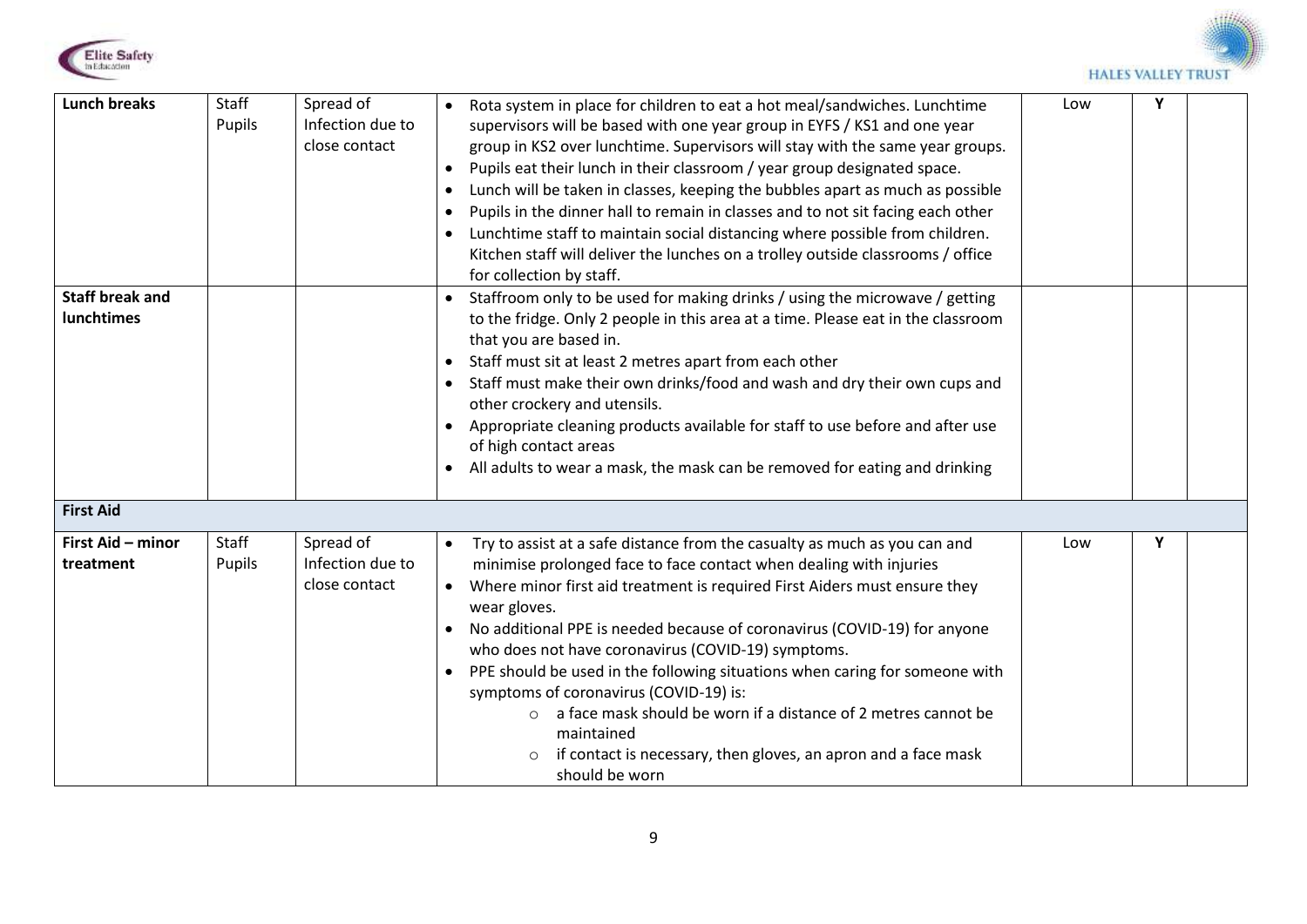



|                                  |                                  |                                                | o eye protection (visor) if a risk assessment determines that there<br>is a risk of fluids entering the eye, for example, from coughing,<br>spitting or vomiting<br>Where possible (age and maturity of child) ask them to wipe away any blood<br>$\bullet$<br>or hold cold compresses etc.<br>Ensure records of injury and treatment are recorded and who administered<br>first aid treatment.<br>Always wash hands thoroughly with soap and water or an alcohol-based hand<br>٠<br>sanitiser as soon as possible after contact.                                                                                                                                                                                                                                                                                                       |     |   |  |
|----------------------------------|----------------------------------|------------------------------------------------|-----------------------------------------------------------------------------------------------------------------------------------------------------------------------------------------------------------------------------------------------------------------------------------------------------------------------------------------------------------------------------------------------------------------------------------------------------------------------------------------------------------------------------------------------------------------------------------------------------------------------------------------------------------------------------------------------------------------------------------------------------------------------------------------------------------------------------------------|-----|---|--|
|                                  |                                  |                                                | Ensure you safely discard disposable items and clean reusable ones                                                                                                                                                                                                                                                                                                                                                                                                                                                                                                                                                                                                                                                                                                                                                                      |     |   |  |
| First Aid - Life<br>threatening  | Staff<br>Pupils                  | Spread of<br>Infection due to<br>close contact | thoroughly.<br>In the event of a serious injury or incident call 999 immediately. Tell the call<br>$\bullet$<br>handler if the patient has any Covid 19 symptoms<br>Wear face covering/gloves when in close contact or dealing with bodily fluids<br>$\bullet$                                                                                                                                                                                                                                                                                                                                                                                                                                                                                                                                                                          | Low | Υ |  |
|                                  |                                  |                                                | <b>ADULTS</b><br>In the event of CPR being required it is advised only chest compressions are<br>$\bullet$<br>given if you believe the person may be infected or you choose not to want to<br>give mouth to mouth cover their mouth with a cloth.<br>Always wash hands thoroughly with soap and water or an alcohol-based hand<br>sanitiser as soon as possible after contact.<br>Ensure you safely discard disposable items and clean reusable ones<br>thoroughly.<br><b>CHILDREN</b><br>In the event of CPR being required it is advised where possible to continue<br>with the 5 rescue breaths and then chest compressions.<br>Always wash hands thoroughly with soap and water or an alcohol-based hand<br>٠<br>sanitiser as soon as possible after contact.<br>Ensure you safely discard disposable items and clean reusable ones |     |   |  |
|                                  |                                  |                                                | thoroughly.                                                                                                                                                                                                                                                                                                                                                                                                                                                                                                                                                                                                                                                                                                                                                                                                                             |     |   |  |
| First Aid &<br><b>Medication</b> | Staff<br>Pupils<br><b>Others</b> | <b>First Aid</b><br>Procedures                 | First Aiders must always wear gloves when administering first aid procedures.<br>$\bullet$<br>No additional PPE is needed because of coronavirus (COVID-19) for anyone<br>$\bullet$<br>who does not have coronavirus (COVID-19) symptoms.                                                                                                                                                                                                                                                                                                                                                                                                                                                                                                                                                                                               | Low | Y |  |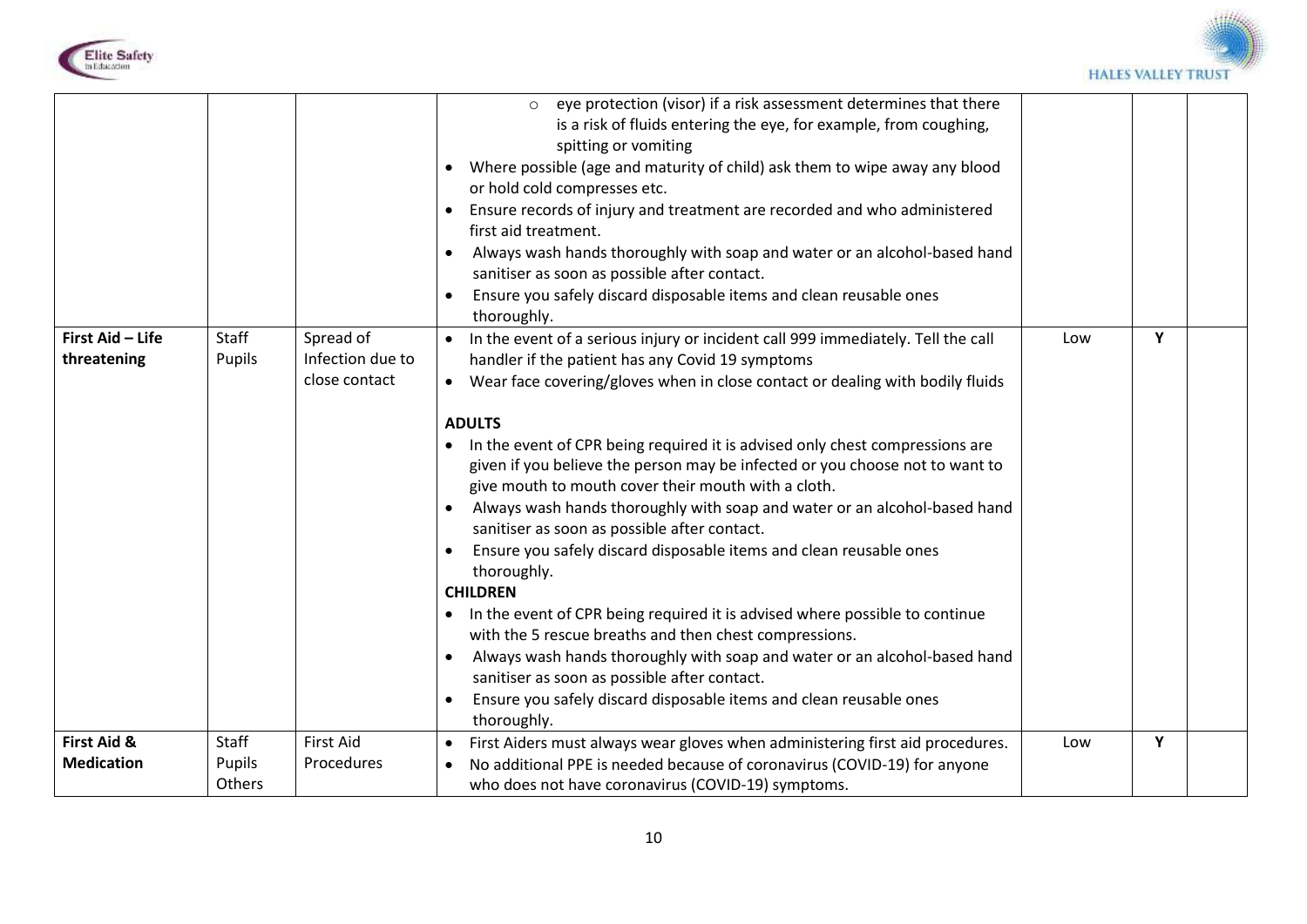



| <b>Intimate Care</b>                   | Staff | Lack of Infection<br>Control | PPE that should be used in the following situations when caring for someone<br>with symptoms of coronavirus (COVID-19) is:<br>a face mask should be worn if a distance of 2 metres cannot be<br>$\bigcirc$<br>maintained<br>if contact is necessary, then gloves, an apron and a face mask<br>should be worn<br>eye protection if a risk assessment determines that there is a risk<br>of fluids entering the eye, for example, from coughing, spitting or<br>vomiting<br>Any dressings used to be double bagged<br>$\bullet$<br>Where any medications are administered try and encourage the pupils to self-<br>administer (always refer to up to date information from Gov.UK)<br>Always wash hands thoroughly with soap and water or an alcohol-based<br>hand sanitiser as soon as possible after contact.<br>Ensure you safely discard disposable items and clean reusable ones<br>thoroughly.<br>When staff are carrying out any intimate care they must (as per their usual<br>$\bullet$<br>requirements):<br>Wear gloves<br>$\circ$<br>Wear an apron<br>Wear a mask<br>$\circ$<br>Nappies, wipes etc. must be double bagged and placed into a bin (preferably a<br>closed bin)<br>Soiled clothes to be double bagged and given to parents on collection of child<br>Staff must wash their hands once gloves and masks are removed | Low | Y |  |
|----------------------------------------|-------|------------------------------|------------------------------------------------------------------------------------------------------------------------------------------------------------------------------------------------------------------------------------------------------------------------------------------------------------------------------------------------------------------------------------------------------------------------------------------------------------------------------------------------------------------------------------------------------------------------------------------------------------------------------------------------------------------------------------------------------------------------------------------------------------------------------------------------------------------------------------------------------------------------------------------------------------------------------------------------------------------------------------------------------------------------------------------------------------------------------------------------------------------------------------------------------------------------------------------------------------------------------------------------------------------------------------------------------------------------------------------|-----|---|--|
| <b>Mental Health and</b><br>well being | Staff | Anxiousness                  | Record all intimate care carried out<br>Talk openly with workers about the possibility that they may be affected and<br>tell them what to do to raise concerns or who to go to so they can talk things<br>through<br>Involve workers in completing risk assessments so they can help identify                                                                                                                                                                                                                                                                                                                                                                                                                                                                                                                                                                                                                                                                                                                                                                                                                                                                                                                                                                                                                                            | Low | Y |  |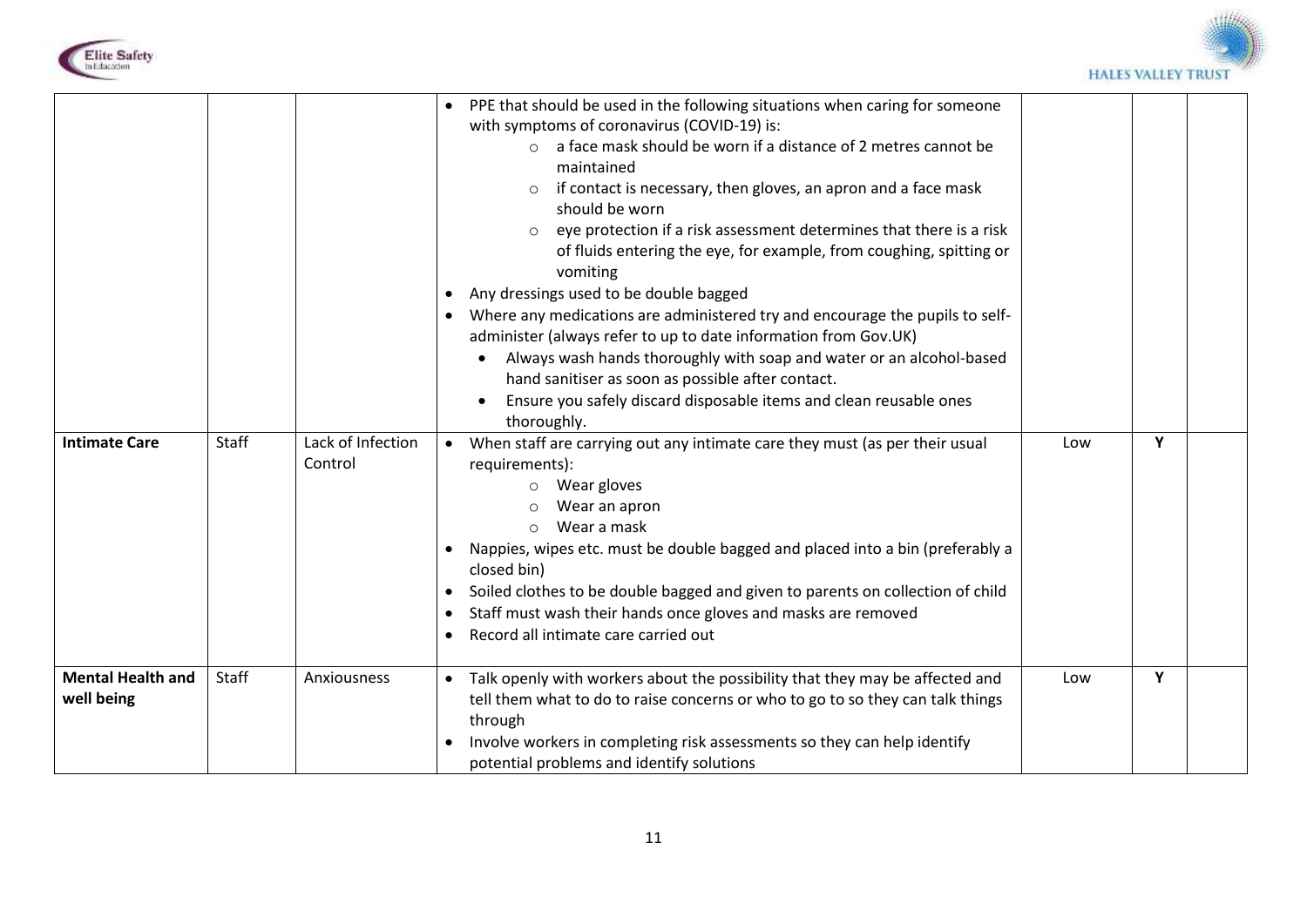



|                                            |        |                                                | Keep workers updated on what is happening so they feel involved and<br>$\bullet$<br>reassured<br>Discuss the issue of fatigue with employees and make sure they take regular<br>breaks.                                                                                                                                                                                                                                                                                                                                                                   |     |   |  |
|--------------------------------------------|--------|------------------------------------------------|-----------------------------------------------------------------------------------------------------------------------------------------------------------------------------------------------------------------------------------------------------------------------------------------------------------------------------------------------------------------------------------------------------------------------------------------------------------------------------------------------------------------------------------------------------------|-----|---|--|
| <b>Safeguarding &amp; Pastoral care</b>    |        |                                                |                                                                                                                                                                                                                                                                                                                                                                                                                                                                                                                                                           |     |   |  |
| Children who are<br>upset                  | Staff  | Spread of<br>Infection due to<br>close contact | Where a child is upset it is advised still trying to maintain a safe distance<br>$\bullet$<br>whilst offering comfort to child<br>Encourage child to use a tissue to wipe eyes/nose etc. Get them to wash their<br>$\bullet$<br>hands<br>If contact is required, consider short contact only<br>$\bullet$<br>Adult to wash hands after contact<br>$\bullet$                                                                                                                                                                                               | Low | Υ |  |
| <b>Children with</b><br>behavioural issues | Staff  | Spread of<br>Infection due to<br>close contact | Where possible allow the child to vent their frustrations<br>$\bullet$<br>Where possible allow child to be in a room on their own or outside<br>$\bullet$<br>If positive handling techniques are required, and there is a risk of spitting, it<br>$\bullet$<br>may be advisable advised to wear a face coverings                                                                                                                                                                                                                                          | Low | Y |  |
| Safeguarding                               | Pupils | Incidents                                      | Always follow the statutory safeguarding guidance<br>$\bullet$<br>Designated safeguarding leads and deputies provided with more time in the<br>$\bullet$<br>first few weeks of term to help support staff and children regarding any<br>additional or new safeguarding referrals                                                                                                                                                                                                                                                                          | Low | Y |  |
| <b>Shielding</b>                           |        |                                                |                                                                                                                                                                                                                                                                                                                                                                                                                                                                                                                                                           |     |   |  |
| Pupils who are<br>shielding                | Pupils | <b>Risk of infection</b>                       | A small number of pupils will still be unable to attend in line with public<br>$\bullet$<br>health advice because they are self-isolating and have had symptoms or a<br>positive test result themselves; or because they are a close contact of<br>someone who has coronavirus (COVID-19)<br>Pupils who have been confirmed as clinically extremely vulnerable should<br>$\bullet$<br>continue to shield and stay at home as much as possible until further<br>notice. They are advised not to attend school while shielding advice<br>applies nationally | Low | Y |  |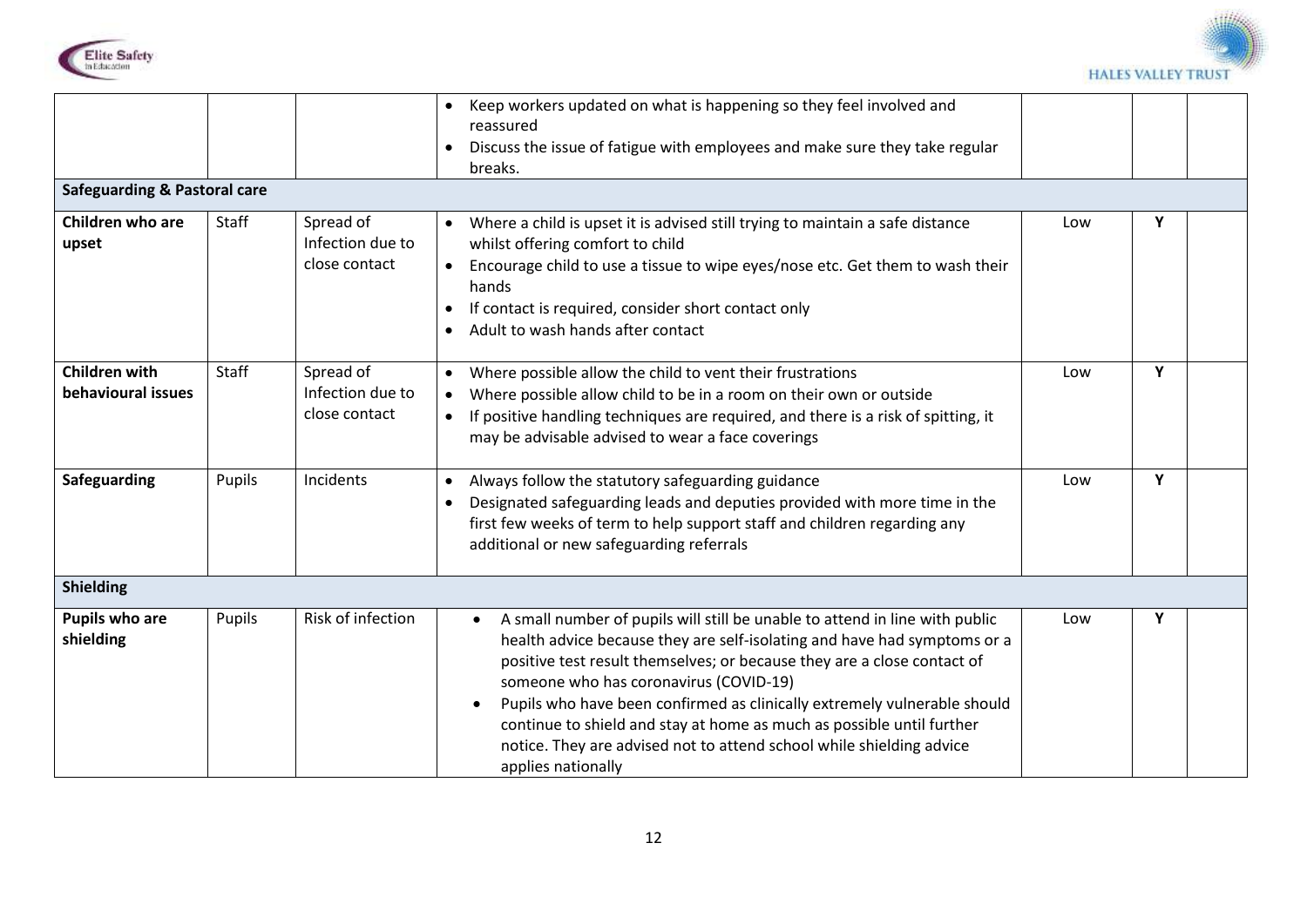



|                                                                                            |       |          | Children who live with someone who is clinically extremely vulnerable,<br>$\bullet$<br>but who are not clinically extremely vulnerable themselves, should still<br>attend school<br>Some pupils no longer required to shield but who generally remain under<br>the care of a specialist health professional may need to discuss their care<br>with their health professional before returning to school (usually at their<br>next planned clinical appointment).<br>Where a pupil is unable to attend school because they are complying<br>with clinical and/or public health advice, we expect schools to be able to<br>immediately offer them access to remote education. Schools should<br>monitor engagement with this activity (as set out in the section below)<br>Where children are not able to attend school, as parents are following<br>clinical and/or public health advice, absence will not be penalised                                                                                                                                                                                                                                                                                                                                                                                                                                                                                                                                     |     |   |  |
|--------------------------------------------------------------------------------------------|-------|----------|------------------------------------------------------------------------------------------------------------------------------------------------------------------------------------------------------------------------------------------------------------------------------------------------------------------------------------------------------------------------------------------------------------------------------------------------------------------------------------------------------------------------------------------------------------------------------------------------------------------------------------------------------------------------------------------------------------------------------------------------------------------------------------------------------------------------------------------------------------------------------------------------------------------------------------------------------------------------------------------------------------------------------------------------------------------------------------------------------------------------------------------------------------------------------------------------------------------------------------------------------------------------------------------------------------------------------------------------------------------------------------------------------------------------------------------------------------|-----|---|--|
| <b>Staff who are</b><br>clinically<br>vulnerable or<br>extremely clinically<br>vulnerable. | Staff | Concerns | School Leaders to ensure that they have a complete list of clinically extremely<br>$\bullet$<br>vulnerable and clinically vulnerable adults for their school<br>There is specific guidance for those staff identified through a letter from the<br>$\bullet$<br>NHS or a specialist doctor as in the group deemed clinically extremely<br>vulnerable (CEV or shielding list). The guidance provides advice on what<br>additional measures individuals in this group can take tailored to each local<br>restriction tier.<br>Clinically extremely vulnerable staff are advised not to attend work and must<br>work from home. Individuals in this group will have been identified through a<br>letter from the NHS or from their GP and may have been advised to shield in<br>the past, most recently in November 2020.<br>Clinically vulnerable staff can continue to attend school. While in school they<br>must follow the system of controls to minimise the risks of transmission.<br>Staff who live with those who are clinically extremely vulnerable and clinically<br>$\bullet$<br>vulnerable can attend the workplace but should ensure they maintain good<br>prevention practice in the workplace and at home.<br>Staff who live with those who are clinically extremely vulnerable and clinically<br>$\bullet$<br>vulnerable can attend the workplace but should ensure they maintain good<br>prevention practice in the workplace and at home. | Low | Y |  |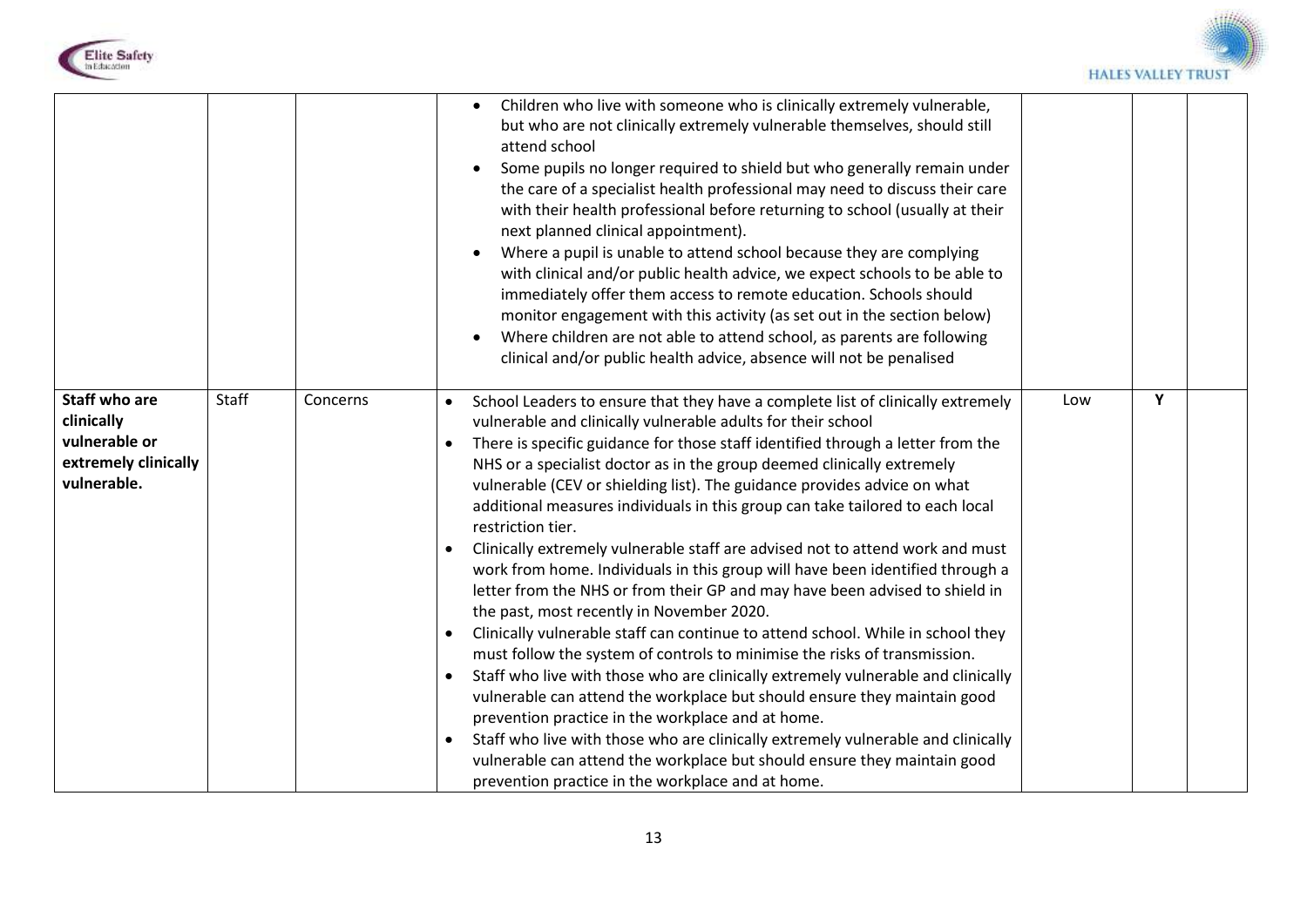



| <b>Pregnant Staff</b>                                                      | Staff | Concerns<br>Worry                        | Where schools apply the full measures in this guidance, the risks to all staff<br>$\bullet$<br>will be mitigated significantly, including those who are extremely clinically<br>vulnerable and clinically vulnerable.<br>Advice for those who are clinically-vulnerable, including pregnant women, is<br>$\bullet$<br>available.<br>An individual risk assessment will be carried out for all staff who are at an<br>increased risk of COVID<br>As a general principle, pregnant women are in the 'clinically vulnerable'<br>$\bullet$<br>category and are advised to follow the relevant guidance available for<br>clinically-vulnerable people<br>Expectant mothers risk assessments must be carried out and risk control<br>٠<br>measures put in place<br>Pregnant women from 28 weeks' gestation, or with underlying health<br>conditions at any gestation, may be at greater risk of severe illness from<br>coronavirus (COVID-19). For those women who are 28 weeks pregnant and<br>beyond there is an increased risk of becoming severely ill, and of pre-term<br>birth, should they contract coronavirus (COVID-19).<br>All pregnant women after 28 weeks, or before 28 weeks if they have an<br>underlying health condition, to work from home wherever possible.<br>Expectant mothers at 28 weeks will undertake an individual risk assessment.<br>$\bullet$ |     |   |  |
|----------------------------------------------------------------------------|-------|------------------------------------------|------------------------------------------------------------------------------------------------------------------------------------------------------------------------------------------------------------------------------------------------------------------------------------------------------------------------------------------------------------------------------------------------------------------------------------------------------------------------------------------------------------------------------------------------------------------------------------------------------------------------------------------------------------------------------------------------------------------------------------------------------------------------------------------------------------------------------------------------------------------------------------------------------------------------------------------------------------------------------------------------------------------------------------------------------------------------------------------------------------------------------------------------------------------------------------------------------------------------------------------------------------------------------------------------------------------------------------------------------------------------|-----|---|--|
| Staff who may<br>otherwise be at<br>increased risk from<br><b>COVID 19</b> | Staff | Concerns<br>Worry<br>COVID <sub>19</sub> | Some people with particular characteristics may be at comparatively<br>$\bullet$<br>increased risk from coronavirus (COVID-19), as set out in the COVID-19:<br>review of disparities in risks and outcomes report. The reasons are complex<br>and there is ongoing research to understand and translate these findings for<br>individuals in the future. If people with significant risk factors are concerned,<br>we recommend schools discuss their concerns and explain the measures the<br>school is putting in place to reduce risks. School leaders should try as far as<br>practically possible to accommodate additional measures where appropriate.<br>An individual risk assessment will be carried out and reviewed when local tier<br>$\bullet$<br>restrictions change.<br>People who live with those who have comparatively increased risk from<br>$\bullet$<br>coronavirus (COVID-19) can attend the workplace                                                                                                                                                                                                                                                                                                                                                                                                                                           | Low | Y |  |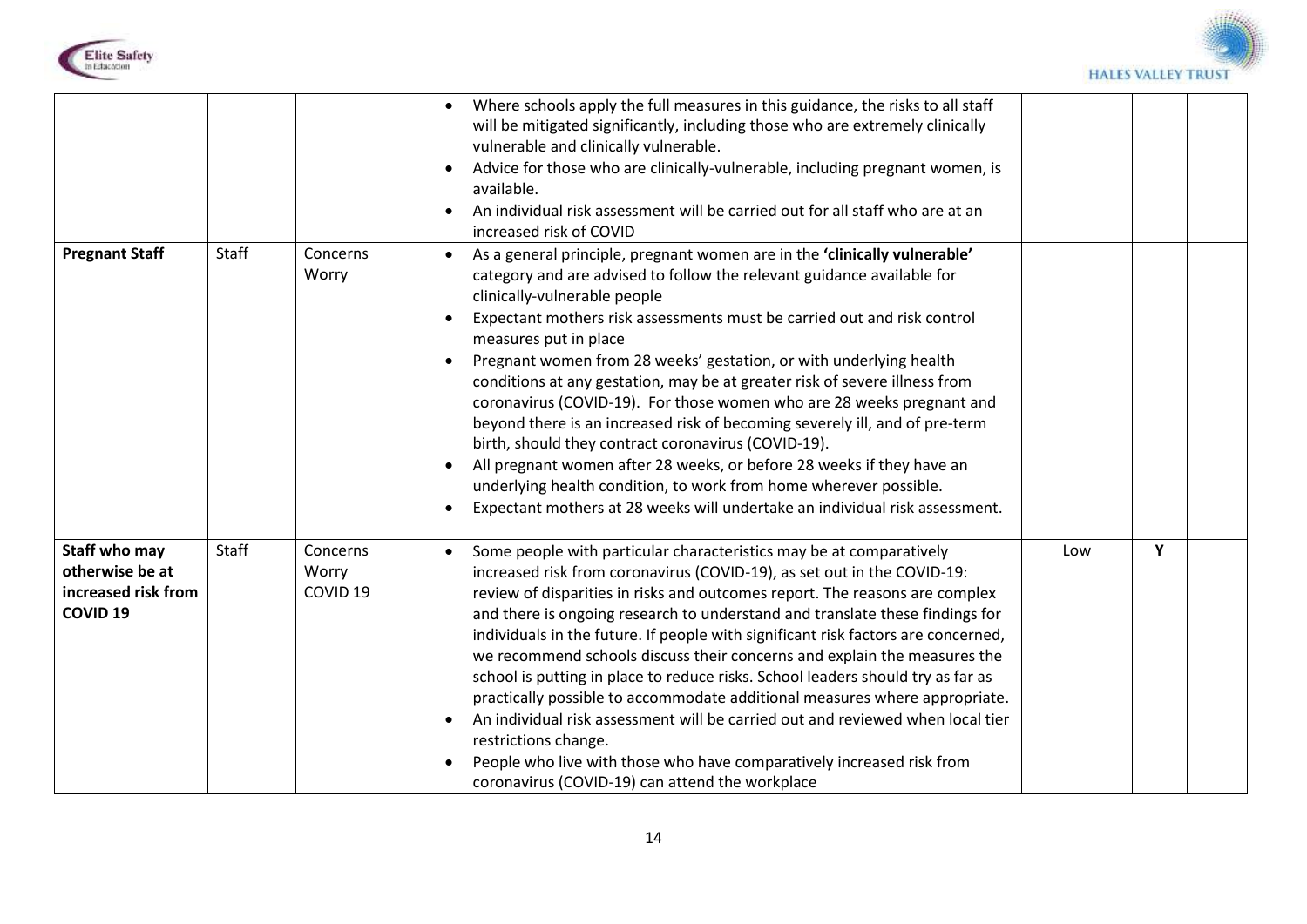



| <b>Families anxious</b><br>returning pupils to<br>school<br>Communication of policies and practice and infection control | Pupils                           | Concerns<br>Worry         | Schools should bear in mind the potential concerns of pupils, parents and<br>households who may be reluctant or anxious about returning and put the<br>right support in place to address this.<br>Arrange telephone calls or socially distanced face to face meetings with<br>parents<br>Provide reassurance<br>$\bullet$<br>Make it clear it is compulsory school age children attend school unless a<br>statutory reason applies.                                                                                                                                                                                                                                                                                                                                                                                                                                                                                                                                                                                                                                                                                                                                                                                                                                                                                                                                                      | Low | Υ |  |
|--------------------------------------------------------------------------------------------------------------------------|----------------------------------|---------------------------|------------------------------------------------------------------------------------------------------------------------------------------------------------------------------------------------------------------------------------------------------------------------------------------------------------------------------------------------------------------------------------------------------------------------------------------------------------------------------------------------------------------------------------------------------------------------------------------------------------------------------------------------------------------------------------------------------------------------------------------------------------------------------------------------------------------------------------------------------------------------------------------------------------------------------------------------------------------------------------------------------------------------------------------------------------------------------------------------------------------------------------------------------------------------------------------------------------------------------------------------------------------------------------------------------------------------------------------------------------------------------------------|-----|---|--|
| <b>Awareness of</b><br>policies /<br>procedures /<br><b>Guidance</b>                                                     | Staff<br>Pupils<br><b>Others</b> | Inadequate<br>information | • If a setting becomes aware that a student or member of staff has tested<br>positive for coronavirus (COVID-19), they can contact the new Public Health<br>England service, delivered by the NHS Business Services Authority, if they<br>need support on the action they should take. It can be reached by calling the<br>Department for Education's existing coronavirus (COVID-19) helpline number<br>on 0800 046 8687, and selecting option 1.<br>All staff, pupils, parents, governors, visitors and volunteers are aware of all<br>$\bullet$<br>relevant policies and procedures including but not limited to:<br><b>Health and Safety Policy</b><br>$\circ$<br><b>Child Protection &amp; Safeguarding Policy</b><br>$\circ$<br><b>First Aid Policy</b><br>$\circ$<br>Intimate care policy<br>$\circ$<br>Behaviour policy<br>$\circ$<br>Attendance policy<br>$\circ$<br>All staff have regard to all relevant guidance and legislation including, but not<br>$\bullet$<br>limited to, the following:<br>The Reporting of Injuries, Diseases and Dangerous Occurrences<br>$\circ$<br>Regulations (RIDDOR) 2013<br>The Health Protection (Notification) Regulations 2010<br>$\circ$<br>Public Health England (PHE) (2017) 'Health protection in schools and other<br>$\circ$<br>childcare facilities'<br>DfE and PHE (2020) 'COVID-19: guidance for educational settings'<br>$\circ$ | Low | Υ |  |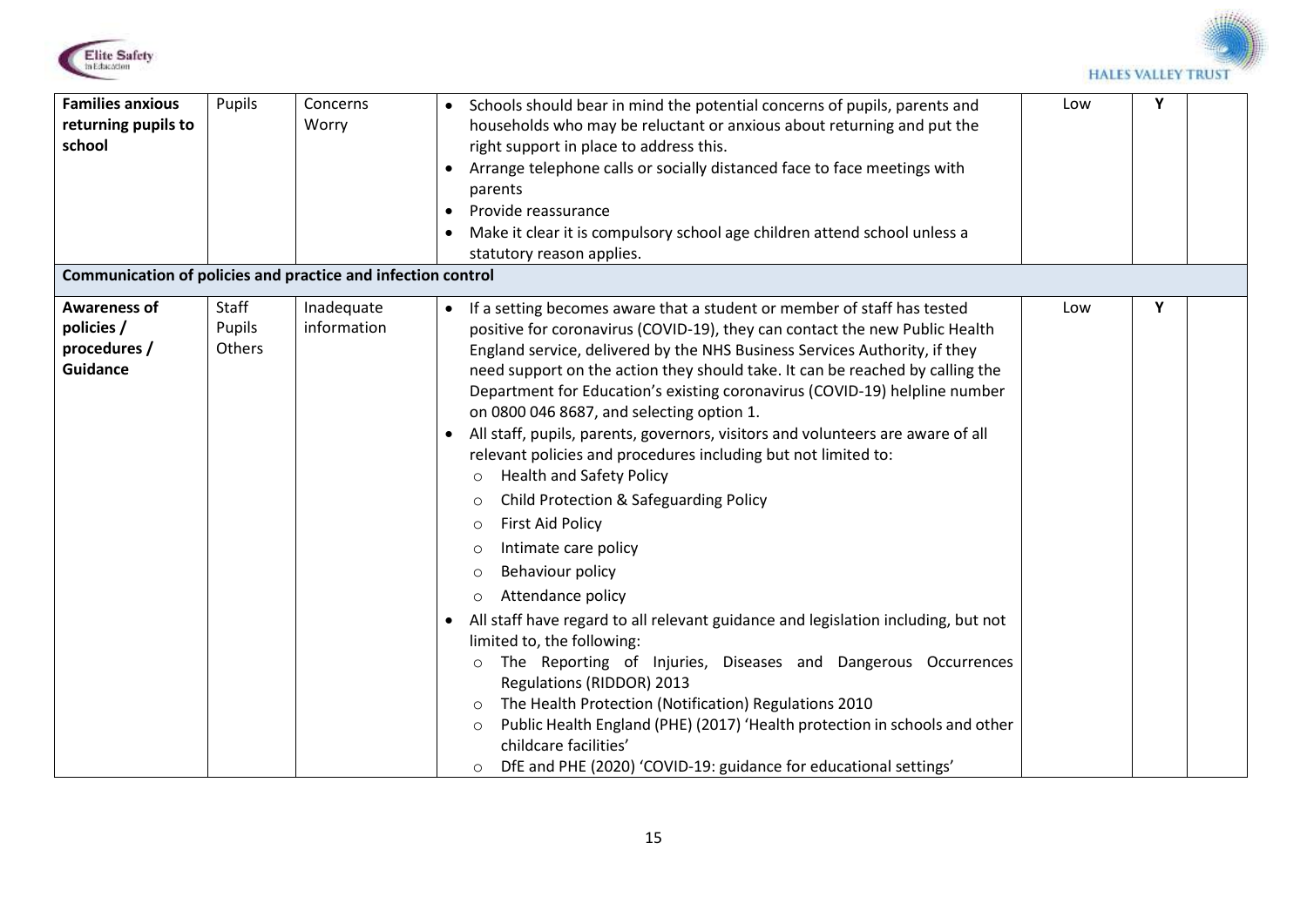



|                          |                           |            | The relevant staff receive any necessary training that helps minimise the<br>spread of infection, e.g. infection control training.<br>The school keeps up-to-date with advice issued by, but not limited to, the<br>following:<br>O DfE, NHS, Department for Health and Social Care, PHE<br>Staff are made aware of the school's infection control procedures in relation<br>to coronavirus via email or staff meetings and contact the school as soon as<br>possible if they believe they may have been exposed to coronavirus<br>Risk assessments shared with all staff<br>$\bullet$<br>Parents are made aware of the school's infection control procedures in<br>relation to coronavirus via letter and social media - they are informed that<br>they must contact the school as soon as possible if they believe their child has<br>been exposed to coronavirus<br>Pupils are made aware of the school's infection control procedures in relation<br>$\bullet$<br>to coronavirus and are informed that they must tell a member of staff if they<br>feel unwell.                                                                                 |     |   |  |
|--------------------------|---------------------------|------------|-----------------------------------------------------------------------------------------------------------------------------------------------------------------------------------------------------------------------------------------------------------------------------------------------------------------------------------------------------------------------------------------------------------------------------------------------------------------------------------------------------------------------------------------------------------------------------------------------------------------------------------------------------------------------------------------------------------------------------------------------------------------------------------------------------------------------------------------------------------------------------------------------------------------------------------------------------------------------------------------------------------------------------------------------------------------------------------------------------------------------------------------------------|-----|---|--|
| Poor hygiene<br>practice | Staff<br>Pupils<br>Others | Ill Health | Posters are displayed throughout the school reminding pupils, staff and<br>$\bullet$<br>visitors to wash their hands, e.g. before entering and leaving the school and<br>not touch their face<br>Clear signage in place to remind pupils staff and visitors what they need to do<br>$\bullet$<br>to maintain social distancing<br>A regular check of signage will take place by Mr Rhodes to ensure it is still<br>visible and has not been removed.<br>Pupils, staff and visitors are encouraged to wash their hands with soap or<br>$\bullet$<br>alcohol-based sanitiser (that contains no less than 60% alcohol) and follow<br>infection control procedures in accordance with the DfE and PHE's guidance<br>Sufficient amounts of soap (or hand sanitiser where applicable), clean water<br>and paper towels are supplied in all toilets and kitchen areas. Hand driers can<br>also be used.<br>Pupils are supervised by staff when washing their hands to ensure it is done<br>correctly, where necessary<br>Teachers to reiterate key messages in class-time (when directed) to pupils to:<br>$\circ$ Cover coughs and sneezes with a tissue, | Low | Y |  |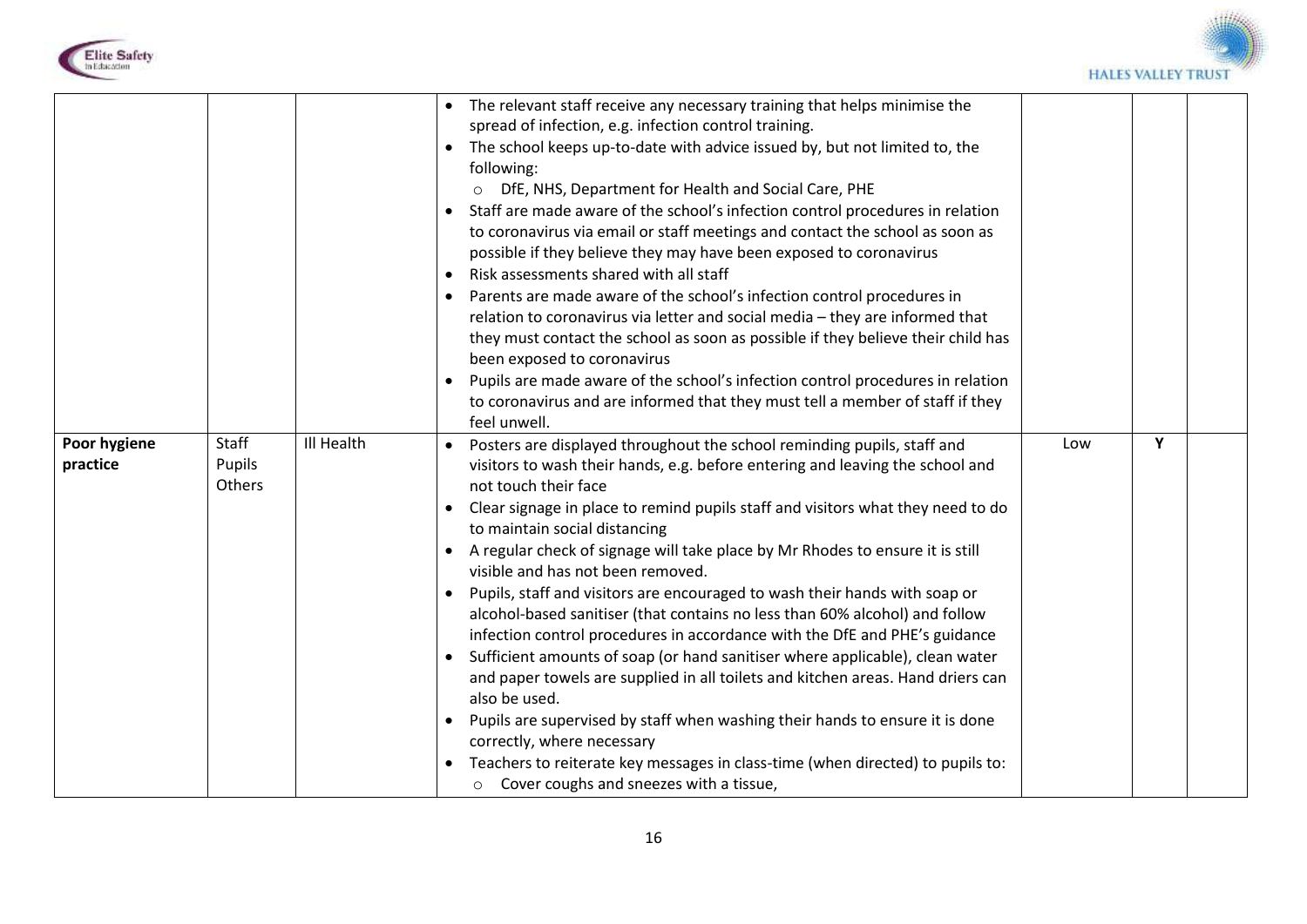



|                                                 |        |                     | To throw all tissues in a bin<br>$\circ$<br>To avoid touching eyes, nose and mouth with unwashed hands.<br>$\circ$<br>Additional alcohol-based sanitiser (that contains no less than 60 percent<br>$\bullet$<br>alcohol) and tissues to be provided for the school reception area classrooms<br>and other key locations for staff, pupils and visitors<br>Pupils are discouraged from sharing cutlery, cups or food<br>Staff to bring in their own cups and utensils<br>$\bullet$<br>All cutlery and cups are thoroughly cleaned before and after use<br>Cleaners to carry out daily, thorough cleaning that follows national guidance<br>and is compliant with the COSHH Policy and the Health and Safety Policy<br>A senior member of staff arranges enhanced cleaning to be undertaken where<br>$\bullet$<br>required - advice about enhanced cleaning protocols is sought from the<br>HPT/PHE<br>Frequently touched surfaces e.g. door handles, doors and toilets are cleaned<br>$\bullet$<br>during the day by a cleaner twice per day and paper/hand towels are refilled<br>regularly (twice per day)<br>Staff to wash hands on arrival at school<br>Each individual is responsible for wiping down their own work area before and<br>after use.<br>Barriers/screens to be used by reception staff when dealing with<br>parents/visitors/contractors<br>A regular check will be carried out by Mr Rhodes to ensure there are sufficient<br>supplies of sanitising equipment provided across the school site and in<br>designated areas such as washrooms |     |   |  |
|-------------------------------------------------|--------|---------------------|----------------------------------------------------------------------------------------------------------------------------------------------------------------------------------------------------------------------------------------------------------------------------------------------------------------------------------------------------------------------------------------------------------------------------------------------------------------------------------------------------------------------------------------------------------------------------------------------------------------------------------------------------------------------------------------------------------------------------------------------------------------------------------------------------------------------------------------------------------------------------------------------------------------------------------------------------------------------------------------------------------------------------------------------------------------------------------------------------------------------------------------------------------------------------------------------------------------------------------------------------------------------------------------------------------------------------------------------------------------------------------------------------------------------------------------------------------------------------------------------------------------------------------------------------------------|-----|---|--|
| <b>Managing cases</b><br><b>Manage positive</b> | Staff  | COVID <sub>19</sub> |                                                                                                                                                                                                                                                                                                                                                                                                                                                                                                                                                                                                                                                                                                                                                                                                                                                                                                                                                                                                                                                                                                                                                                                                                                                                                                                                                                                                                                                                                                                                                                | Low | Y |  |
| cases amongst the                               | Pupils |                     | Schools must take swift action when they become aware that someone who<br>$\bullet$<br>has attended has tested positive for coronavirus (COVID-19). Schools should                                                                                                                                                                                                                                                                                                                                                                                                                                                                                                                                                                                                                                                                                                                                                                                                                                                                                                                                                                                                                                                                                                                                                                                                                                                                                                                                                                                             |     |   |  |

| <b>INIGHASE POSITIVE</b> | <b>Jtail</b> | CU VID 19 | SCHOOPS ITIUST TAKE SWITT ACTION WHEN THEY DECOTTLE AWARE THAT SOMEONE WHO     | LUW |  |  |
|--------------------------|--------------|-----------|--------------------------------------------------------------------------------|-----|--|--|
| cases amongst the        | Pupils       |           | has attended has tested positive for coronavirus (COVID-19). Schools should    |     |  |  |
| school community         | Others       |           | follow the standard operating procedure (SOP) put in place by Dudley PH team.  |     |  |  |
|                          |              |           | They should contact the local health protection team. This team will also      |     |  |  |
|                          |              |           | contact schools directly if they become aware that someone who has tested      |     |  |  |
|                          |              |           | positive for coronavirus (COVID-19) attended the school – as identified by NHS |     |  |  |
|                          |              |           | Test and Trace.                                                                |     |  |  |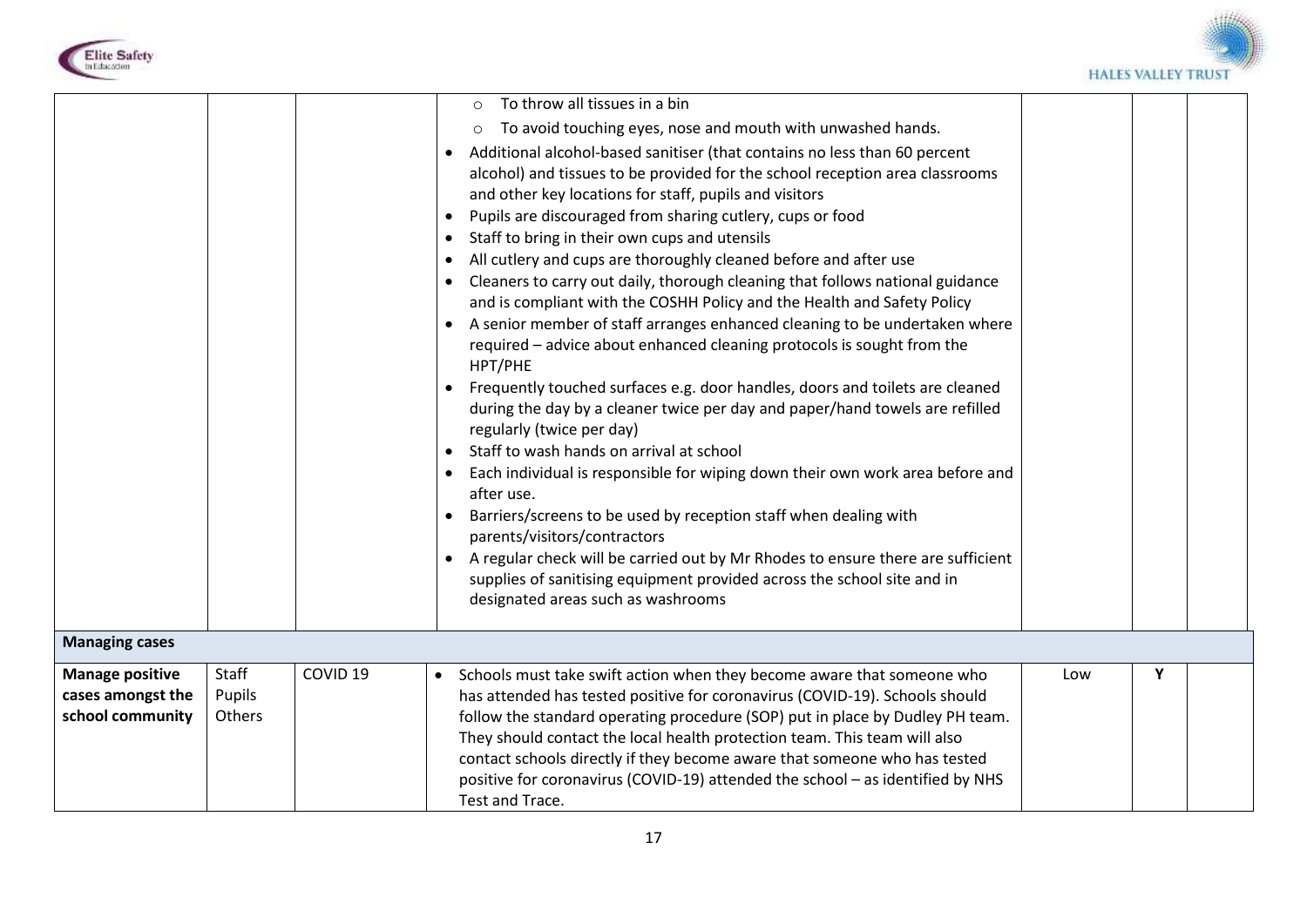



| Schools MUST follow the current SOP: Standard Operating Procedure for the<br>Management of COVID-19 Symptoms - Schools<br>School may ring the DfE for advice. The health protection team will work with<br>$\bullet$<br>schools in this situation to guide them through the actions they need to take.<br>Based on the advice from the health protection team, schools must send home                                                                                                                                                                                                                                                                                                                                                                                                                                                 |  |
|---------------------------------------------------------------------------------------------------------------------------------------------------------------------------------------------------------------------------------------------------------------------------------------------------------------------------------------------------------------------------------------------------------------------------------------------------------------------------------------------------------------------------------------------------------------------------------------------------------------------------------------------------------------------------------------------------------------------------------------------------------------------------------------------------------------------------------------|--|
| those people who have been in close contact with the person who has tested<br>positive, advising them to self-isolate for 10 days since they were last in close<br>contact with that person when they were infectious. Close contact means:<br>direct close contacts - face to face contact with an infected individual for<br>any length of time, within 1 metre, including being coughed on, a face to<br>face conversation, or unprotected physical contact (skin-to-skin)<br>proximity contacts - extended close contact (within 1 to 2 metres for more                                                                                                                                                                                                                                                                           |  |
| than 15 minutes) with an infected individual<br>travelling in a small vehicle, like a car, with an infected person<br>$\circ$<br>The health protection team will provide definitive advice on who must be sent<br>$\bullet$<br>home. To support them in doing so, we recommend schools keep a record of<br>pupils and staff in each group, and any close contact that takes places between<br>children and staff in different groups (see section 5 of system of control for<br>more on grouping pupils, DFE guidance July 2). This should be a proportionate<br>recording process. Schools do not need to ask pupils to record everyone they<br>have spent time with each day or ask staff to keep definitive records in a way<br>that is overly burdensome. If a bubble of pupils are sent home then Dudley LA<br>must be notified. |  |
| Household members of those contacts who are sent home do not need to<br>self-isolate themselves unless the child, young person or staff member who is self-<br>isolating subsequently develops symptoms. If someone in a class or group that has<br>been asked to self-isolate develops symptoms themselves within their 10-day<br>isolation period they should follow 'stay at home: guidance for households with<br>possible or confirmed coronavirus (COVID-19) infection'. They should get a test,<br>and:<br><b>Negative result</b><br>If the test result is negative they do not need to self-isolate as long as:                                                                                                                                                                                                               |  |
| everyone they live with who has symptoms tests negative                                                                                                                                                                                                                                                                                                                                                                                                                                                                                                                                                                                                                                                                                                                                                                               |  |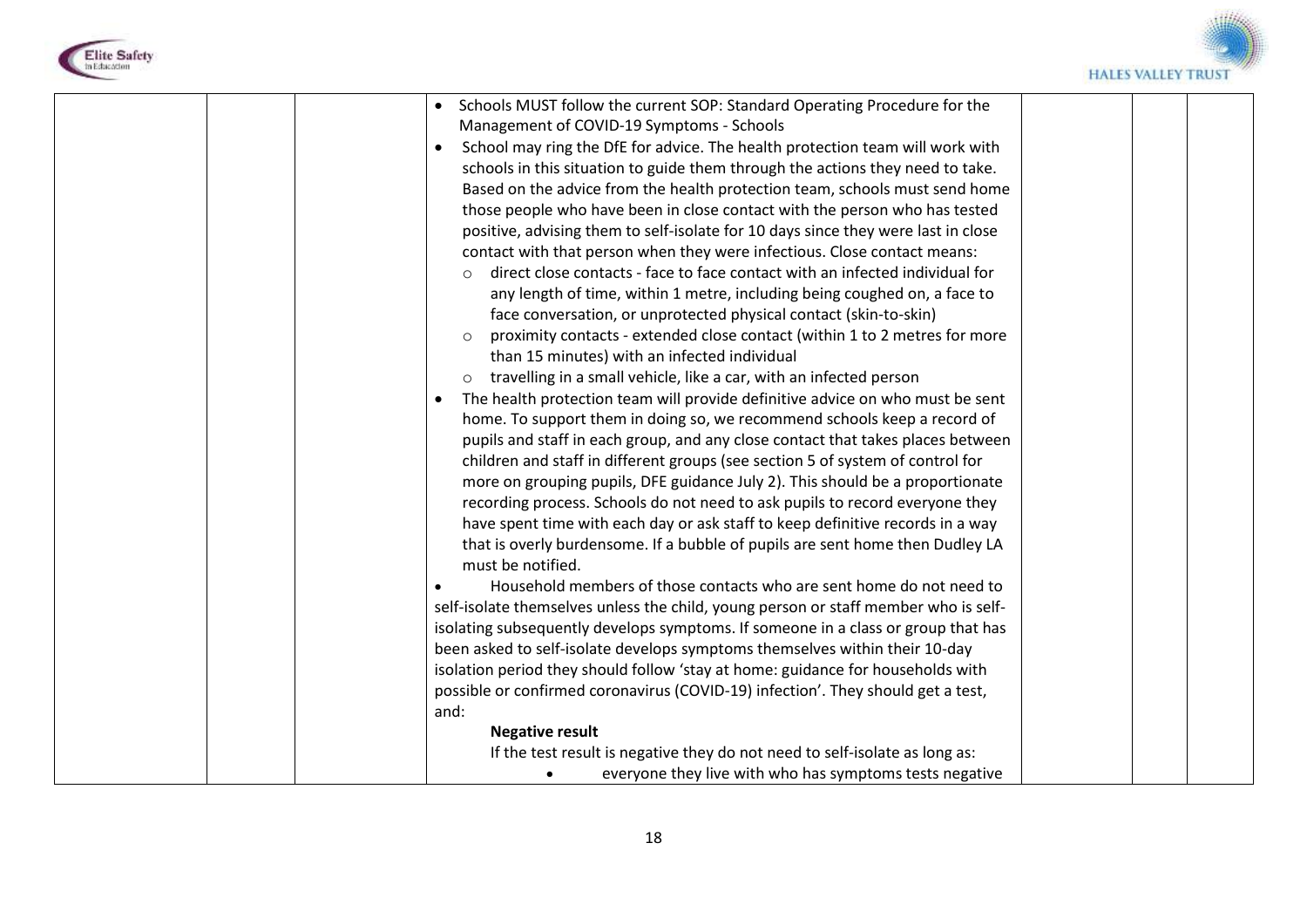



|                                              |                           |                         | everyone in their support bubble who has symptoms tests<br>negative<br>they were not told to self-isolate for 10 days by NHS Test<br>and Trace<br>they feel well - if they feel unwell, stay at home until they<br>are feeling better<br><b>Positive Result</b><br>If the test result is positive, they should inform their setting immediately,<br>and must isolate for at least 10 days from the onset of their symptoms<br>(which could mean the self-isolation ends before or after the original 10-<br>day isolation period). Their household should self-isolate for at least 10<br>days from when the symptomatic person first had symptoms, following<br>'stay at home: guidance for households with possible or confirmed<br>coronavirus (COVID-19) infection'<br>Schools should not request evidence of negative test results or other medical<br>$\bullet$<br>evidence before admitting children or welcoming them back after a period of<br>self-isolation.<br>Further guidance is available on testing and tracing for coronavirus (COVID-19).<br>$\bullet$ |     |   |  |
|----------------------------------------------|---------------------------|-------------------------|--------------------------------------------------------------------------------------------------------------------------------------------------------------------------------------------------------------------------------------------------------------------------------------------------------------------------------------------------------------------------------------------------------------------------------------------------------------------------------------------------------------------------------------------------------------------------------------------------------------------------------------------------------------------------------------------------------------------------------------------------------------------------------------------------------------------------------------------------------------------------------------------------------------------------------------------------------------------------------------------------------------------------------------------------------------------------|-----|---|--|
| Contain an<br>outbreak                       | School<br>Head<br>Teacher | Not following<br>advice | In some cases, health protection teams may recommend that a larger number<br>of other pupils self-isolate at home as a precautionary measure – perhaps the<br>whole site or year group. If schools are implementing controls from this list,<br>addressing the risks they have identified and therefore reducing transmission<br>risks, whole school closure based on cases within the school will not generally<br>be necessary, and should not be considered except on the advice of health<br>protection teams.                                                                                                                                                                                                                                                                                                                                                                                                                                                                                                                                                       | Low | Υ |  |
| <b>Dealing with</b><br>symptoms in<br>school | Staff<br>Pupils<br>Others | Coronavirus<br>Symptoms | Staff are informed of the symptoms of possible coronavirus infection, e.g. a<br>cough, difficulty in breathing and high temperature, and are kept up-to-date<br>with national guidance about the signs, symptoms and transmission of<br>coronavirus.<br>Any pupil or member of staff who displays signs of being unwell, such as having<br>a cough, fever or difficulty in breathing, and believes they have been exposed<br>to coronavirus, is immediately taken out of the class and placed in an area i.e.                                                                                                                                                                                                                                                                                                                                                                                                                                                                                                                                                            | Low | Y |  |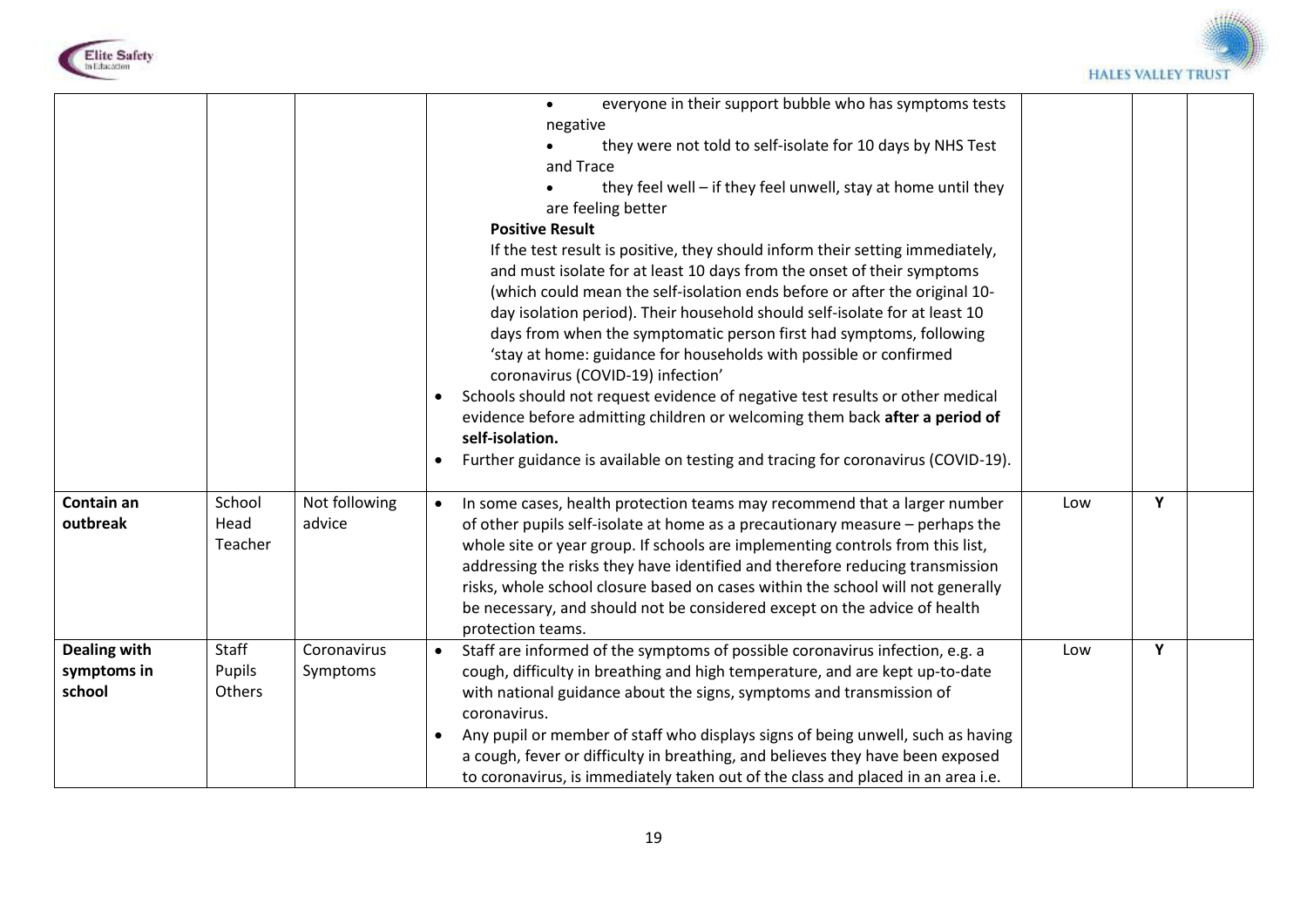



| $\bullet$ | school isolation room where they will not come into contact with others and<br>are supervised at all times. The school's isolation room is the Calm Room.<br>The relevant member of staff calls for emergency assistance immediately if<br>pupils' symptoms worsen.<br>If contact with a child or young person is necessary, then gloves, an apron and<br>a face mask should be worn by the supervising adult. If there is a risk of<br>splashing, eye protection should also be worn<br>If unwell whilst pupils and staff are waiting to go home, they are instructed to<br>use different toilets to the rest of the school to minimise the spread of<br>infection. If a pupil needs to use the bathroom, they should use the disabled<br>toilet, which will be cleaned after use.<br>Any pupils and/or staff who display signs of infection are taken home<br>immediately, or as soon as practicable, by their parents - the parents are<br>advised to contact NHS 111 immediately or call 999 if the pupil becomes<br>seriously ill or their life is at risk. The school will adhere to the current SOP:<br>o The school to ring the school nurse in order for them to support the<br>family regarding testing<br>School can inform the DfE by telephone<br>$\circ$<br>Any medication given to ease the unwell individual's symptoms, e.g. inhaler, is<br>administered in accordance with the Administering Medications Policy.<br>If a member of staff has supported the pupil with symptoms they do not need<br>to go home unless:<br>o the symptomatic person subsequently tests positive<br>they develop symptoms themselves (in which case, they should<br>$\circ$<br>arrange to have a test)<br>they are requested to do so by NHS Test and Trace or the PHE advice<br>$\circ$<br>service (or PHE local health protection team if escalated)<br>They should wash their hands thoroughly for 20 seconds after any contact with<br>someone who is unwell.<br>Areas used by unwell staff and pupils who need to go home are appropriately |  |  |
|-----------|-------------------------------------------------------------------------------------------------------------------------------------------------------------------------------------------------------------------------------------------------------------------------------------------------------------------------------------------------------------------------------------------------------------------------------------------------------------------------------------------------------------------------------------------------------------------------------------------------------------------------------------------------------------------------------------------------------------------------------------------------------------------------------------------------------------------------------------------------------------------------------------------------------------------------------------------------------------------------------------------------------------------------------------------------------------------------------------------------------------------------------------------------------------------------------------------------------------------------------------------------------------------------------------------------------------------------------------------------------------------------------------------------------------------------------------------------------------------------------------------------------------------------------------------------------------------------------------------------------------------------------------------------------------------------------------------------------------------------------------------------------------------------------------------------------------------------------------------------------------------------------------------------------------------------------------------------------------------------------------------------------------------------------------------------|--|--|
|           |                                                                                                                                                                                                                                                                                                                                                                                                                                                                                                                                                                                                                                                                                                                                                                                                                                                                                                                                                                                                                                                                                                                                                                                                                                                                                                                                                                                                                                                                                                                                                                                                                                                                                                                                                                                                                                                                                                                                                                                                                                                 |  |  |
|           |                                                                                                                                                                                                                                                                                                                                                                                                                                                                                                                                                                                                                                                                                                                                                                                                                                                                                                                                                                                                                                                                                                                                                                                                                                                                                                                                                                                                                                                                                                                                                                                                                                                                                                                                                                                                                                                                                                                                                                                                                                                 |  |  |
|           | cleaned once vacated, using a disinfectant and care to be taken when cleaning                                                                                                                                                                                                                                                                                                                                                                                                                                                                                                                                                                                                                                                                                                                                                                                                                                                                                                                                                                                                                                                                                                                                                                                                                                                                                                                                                                                                                                                                                                                                                                                                                                                                                                                                                                                                                                                                                                                                                                   |  |  |
|           | all hard surfaces.                                                                                                                                                                                                                                                                                                                                                                                                                                                                                                                                                                                                                                                                                                                                                                                                                                                                                                                                                                                                                                                                                                                                                                                                                                                                                                                                                                                                                                                                                                                                                                                                                                                                                                                                                                                                                                                                                                                                                                                                                              |  |  |
|           | PPE must be worn                                                                                                                                                                                                                                                                                                                                                                                                                                                                                                                                                                                                                                                                                                                                                                                                                                                                                                                                                                                                                                                                                                                                                                                                                                                                                                                                                                                                                                                                                                                                                                                                                                                                                                                                                                                                                                                                                                                                                                                                                                |  |  |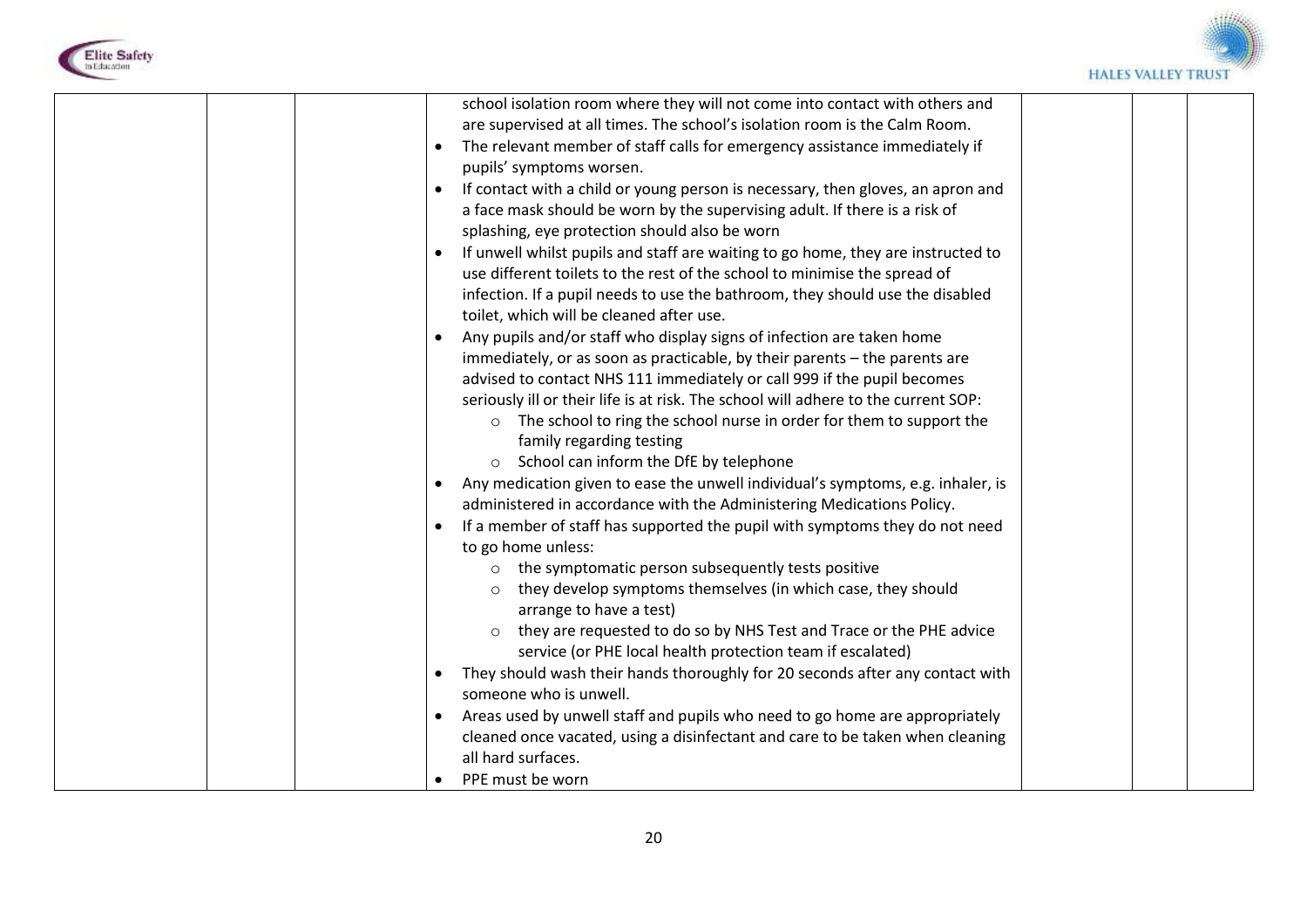



| <b>Track and Trace</b><br><b>Testing Negative</b> | Staff<br>Pupils<br>Others<br>Staff | Coronavirus<br>Symptoms<br>COVID <sub>19</sub> | • All children can be tested (including children under 5)<br>They should provide details of close contacts if they test positive or if asked by<br>NHS track and Trace<br>• Self-isolate if they have been in close contact with someone who has tested<br>positive for coronavirus<br>If someone tests negative, if they feel well and no longer have symptoms                                                                                                                                                                                                                                                                                                                                                                                                                                                           | Low<br>Low | Y<br>Y |  |
|---------------------------------------------------|------------------------------------|------------------------------------------------|---------------------------------------------------------------------------------------------------------------------------------------------------------------------------------------------------------------------------------------------------------------------------------------------------------------------------------------------------------------------------------------------------------------------------------------------------------------------------------------------------------------------------------------------------------------------------------------------------------------------------------------------------------------------------------------------------------------------------------------------------------------------------------------------------------------------------|------------|--------|--|
|                                                   | Pupils<br>Others                   |                                                | similar to coronavirus (COVID-19), they can stop self-isolating. They could still<br>have another virus, such as a cold or flu - in which case it is still best to avoid<br>contact with other people until they are better. Other members of their<br>household can stop self-isolating.<br>If someone in their house has symptoms, they all self-isolate and the test result<br>returns as negative, the individual must still remain in isolation for 10 days.                                                                                                                                                                                                                                                                                                                                                         |            |        |  |
| <b>Testing positive</b>                           | Staff<br>Pupils<br>Others          | COVID <sub>19</sub>                            | If someone tests positive, they should follow the 'stay at home: guidance for<br>households with possible or confirmed coronavirus (COVID-19) infection' and<br>must continue to self-isolate for 10 days from the onset of their symptoms and<br>then return to school only if they do not have symptoms other than cough or<br>loss of sense of smell/taste. This is because a cough or anosmia can last for<br>several weeks once the infection has gone. The 10-day period starts from the<br>day when they first became ill. If they still have a high temperature, they should<br>keep self-isolating until their temperature returns to normal.<br>Other members of their household should continue self-isolating for the full 10<br>days<br>• The school will follow guidance provided by PH and the current SOP | Low        | Y      |  |
| <b>Contingency Plans</b><br>for Outbreaks         | Pupils<br><b>Staff</b>             | School shutting                                | In the event of a local outbreak, the PHE health protection team and/or Dudley<br>$\bullet$<br>MBC may advise a school or number of schools to close temporarily to help<br>control transmission in line with the Local Outbreak Control Plan<br>Schools will also need a contingency plan for this eventuality<br>$\bullet$<br>This may involve a return to remaining open only for vulnerable children and<br>$\bullet$<br>the children of critical workers and providing remote education for all other<br>pupils                                                                                                                                                                                                                                                                                                      | Low        | Y      |  |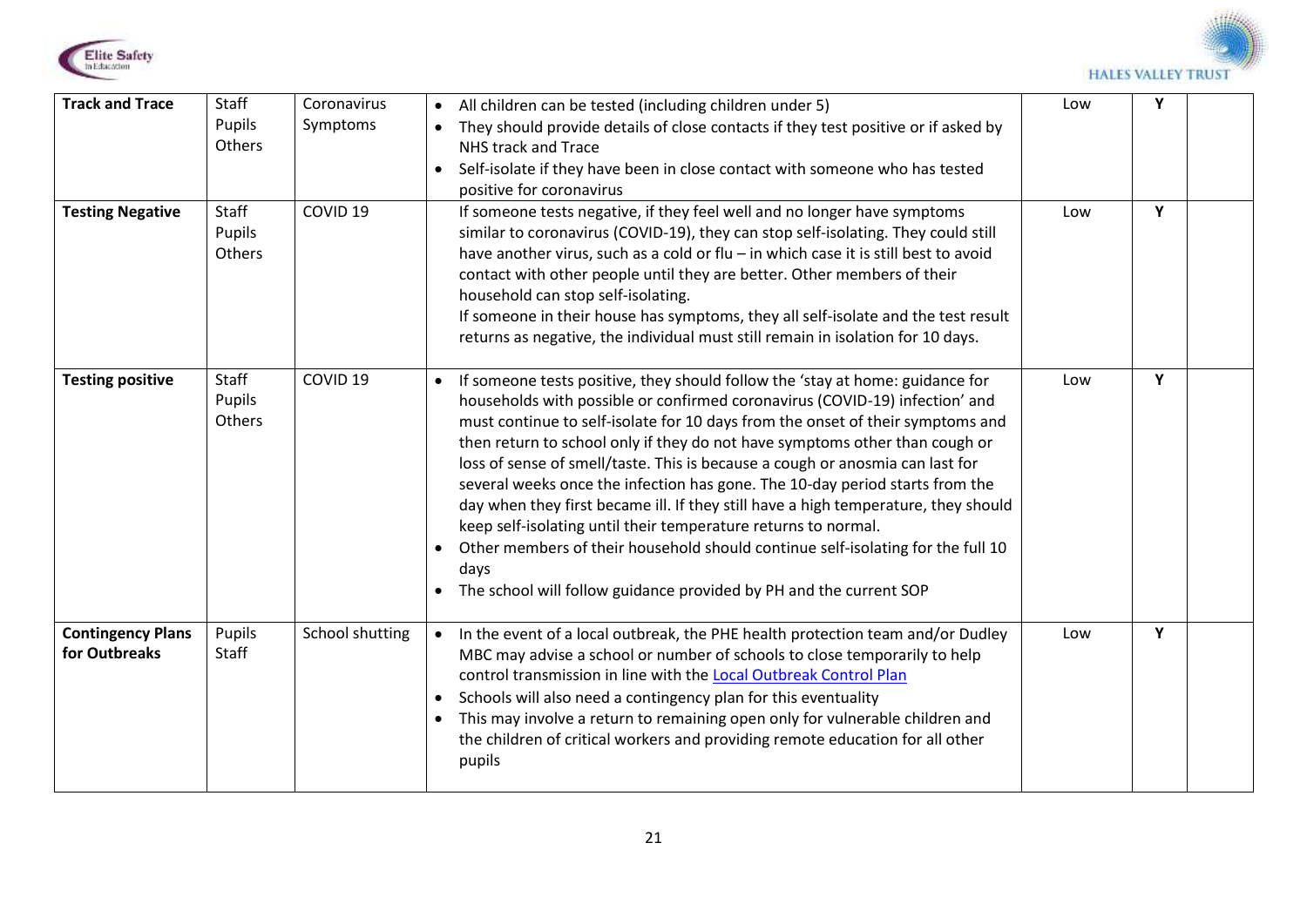



| <b>Cleaning and preparing the school</b>                                         |                        |                                                |                                                                                                                                                                                                                                                                                                                                                                                                                                                                                                                                                 |     |   |  |  |
|----------------------------------------------------------------------------------|------------------------|------------------------------------------------|-------------------------------------------------------------------------------------------------------------------------------------------------------------------------------------------------------------------------------------------------------------------------------------------------------------------------------------------------------------------------------------------------------------------------------------------------------------------------------------------------------------------------------------------------|-----|---|--|--|
| <b>Cleaning while</b><br>school open (see<br><b>Cleaning Risk</b><br>Assessment) | Staff                  | Infection<br>Control                           | All hard surfaces to be cleaned on a regular basis, this will include<br>$\bullet$<br>All door handles<br>$\circ$<br>All tables and chairs used by staff and pupils<br>$\circ$<br>Toilet flushes and regular cleaning of toilets<br>$\circ$<br>All classrooms to have spray disinfectant and where possible disposable cloths.<br>$\bullet$<br>Regular cleaning of surfaces will reduce the risk of spreading the virus.<br>$\bullet$<br>All used cloths thrown away to be double bagged and then placed in a secure<br>area i.e. lockable bin. | Low | Y |  |  |
| <b>Estates</b>                                                                   | <b>Staff</b><br>Pupils | Health & Safety<br>Infection<br>Control        | Site staff to ensure school is safe daily<br>All statutory testing and in-house testing carried out<br>$\bullet$<br>Ensure there are plenty of wash areas for staff and pupils to wash hands<br>$\bullet$<br>Ensure Legionella risks have been managed and all appropriate testing carried<br>out<br>All contractors to wear face masks if inside the building.<br>$\bullet$                                                                                                                                                                    | Low | Y |  |  |
| <b>Statutory Tests</b><br>and Inspections                                        | <b>Staff</b><br>Pupils | Health & Safety<br><b>Infection</b><br>Control | Statutory inspections to continue but with social distancing in place at all times<br>All statutory testing and in-house testing carried out including fire safety and<br>$\bullet$<br>legionella monitoring<br>Contractors to be permitted into school following safe distancing measures and<br>providing COVID 19 risk assessments<br>Contractors to wear a face mask if inside the building                                                                                                                                                 | Low | Y |  |  |
| <b>Contractors in</b><br>school                                                  | <b>Staff</b><br>Pupils | Health & Safety<br>Infection<br>Control        | Where contractors are coming into school they must have up to date Risk<br>$\bullet$<br><b>Assessments and Method Statements</b><br>Contractors to wear a face mask at all times<br>Control measures regarding the Coronavirus must be included within their<br>$\bullet$<br><b>RAMs</b><br>Agree arrival and departure times with contractors to ensure that there is no<br>contact with staff or pupils<br>All contractors/visitors to wash hands either prior to or on entry to the school<br>site                                           | Low | Y |  |  |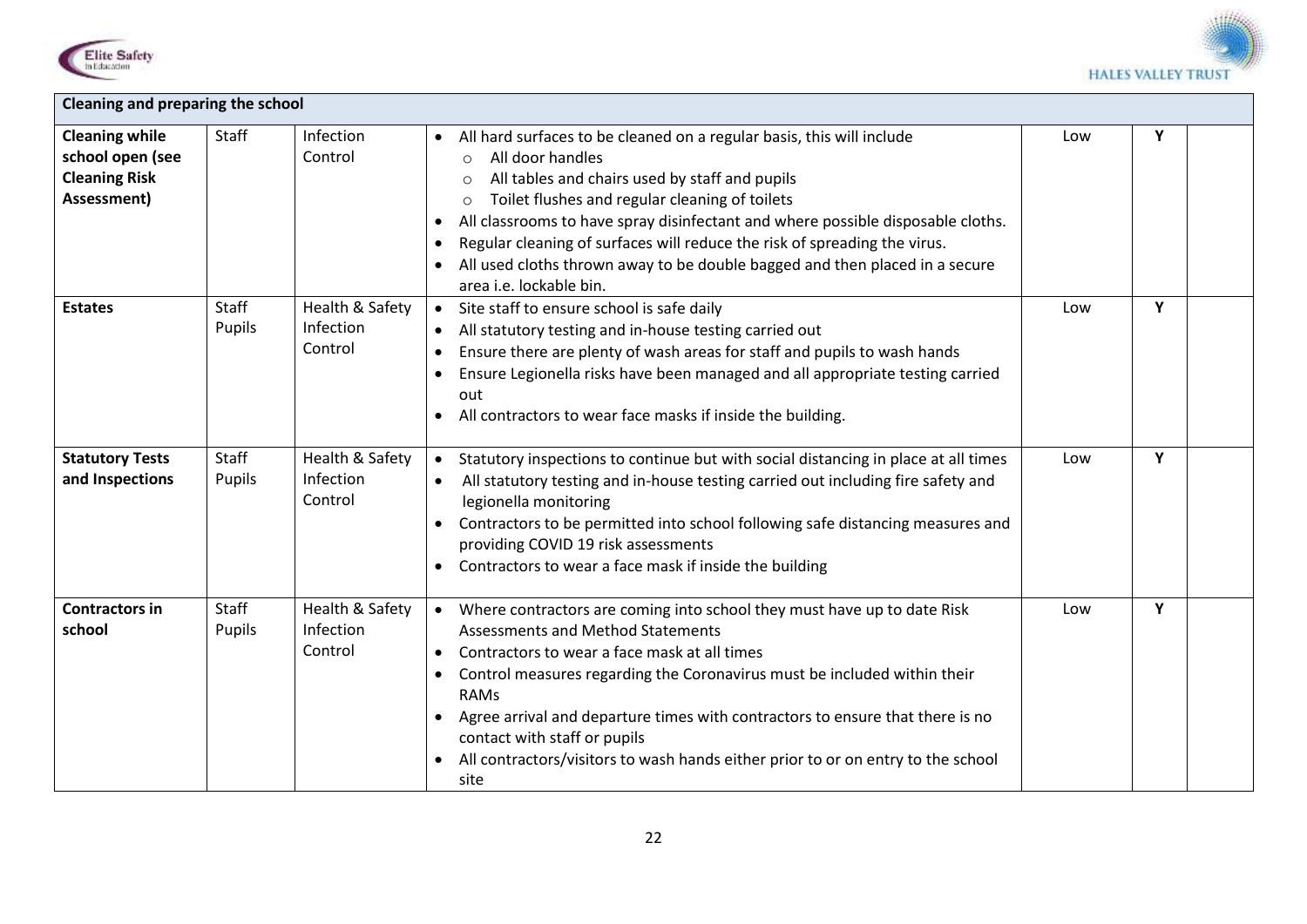



| <b>Other</b>                                         |                 |                      | Contractors and visitors are directed to specific/designated hand washing<br>$\bullet$<br>facilities<br>All areas in which contractors work are cleaned in line with government<br>$\bullet$<br>guidance<br>• Contractors to bring own food, drink and utensils and eat I their welfare units<br>or their cars.<br>School to ensure no pupils or staff are in the area where contractors are<br>working<br>Contractors will be designated a toilet they can use whilst on site<br>$\bullet$<br>Contractors will be responsible for removing all rubbish they have created and<br>to clean their area of work prior to leaving<br>They must ensure no workers are displaying any signs or symptoms of<br>Coronavirus prior to entering the school site<br>• If they become aware of a contractor coming down with symptoms within 14<br>days of being at the school they must inform the school immediately.<br>Staff who receive deliveries to the school to wash hands in line with<br>government guidance after handling<br>Where possible, staff to identify safe/designated place for delivery without<br>need for contact with staff. Drivers are not permitted to enter the school<br>premises when making deliveries |     |   |  |
|------------------------------------------------------|-----------------|----------------------|-----------------------------------------------------------------------------------------------------------------------------------------------------------------------------------------------------------------------------------------------------------------------------------------------------------------------------------------------------------------------------------------------------------------------------------------------------------------------------------------------------------------------------------------------------------------------------------------------------------------------------------------------------------------------------------------------------------------------------------------------------------------------------------------------------------------------------------------------------------------------------------------------------------------------------------------------------------------------------------------------------------------------------------------------------------------------------------------------------------------------------------------------------------------------------------------------------------------------------|-----|---|--|
| <b>Emergencies</b><br>(including fire<br>evacuation) | Staff<br>Pupils | Infection<br>Control | All staff and pupils' emergency contact details are up-to-date, including<br>alternative emergency contact details, where required<br>Pupils' parents are contacted as soon as practicable in the event of an<br>$\bullet$<br>emergency<br>Staff and pupils' alternative contacts are contacted where their primary<br>$\bullet$<br>emergency contact cannot be contacted<br>The school has an up-to-date First Aid Policy in place which outlines the<br>management of medical emergencies and medical emergencies are managed in<br>line with this policy<br>Lockdown, fire and emergency evacuation procedures to be reviewed so that<br>$\bullet$<br>social distancing can be maintained<br>Leaders to communicate procedures to all staff                                                                                                                                                                                                                                                                                                                                                                                                                                                                              | Low | Y |  |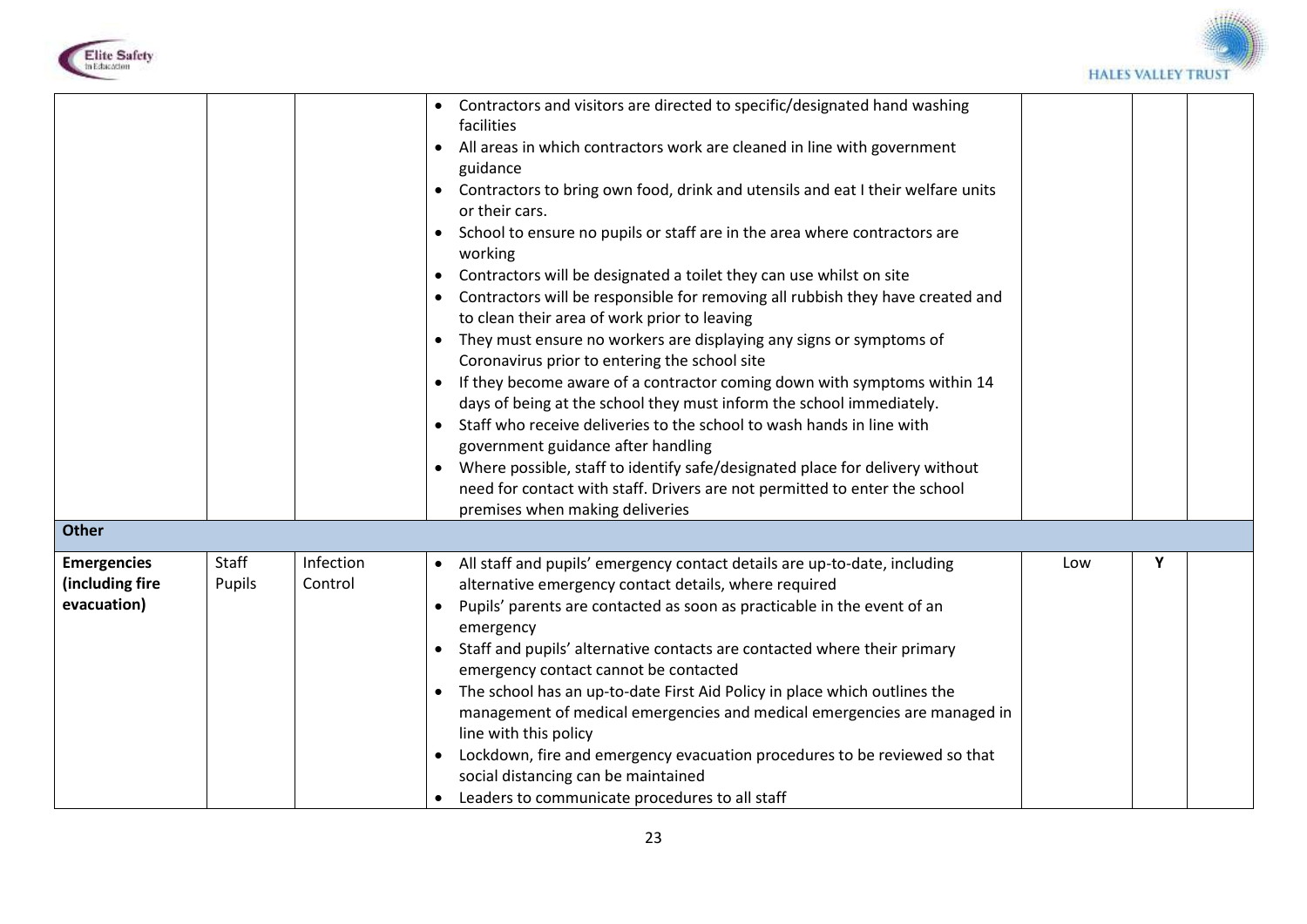



|                                                                    |                          |                                | Staff to communicate emergency evacuation procedures to pupils<br>SLT to ensure regular practice takes place<br>$\bullet$                                                                                                                                                                                                                                                                                                                                                                                                                                                                                                                                                                         |     |   |  |
|--------------------------------------------------------------------|--------------------------|--------------------------------|---------------------------------------------------------------------------------------------------------------------------------------------------------------------------------------------------------------------------------------------------------------------------------------------------------------------------------------------------------------------------------------------------------------------------------------------------------------------------------------------------------------------------------------------------------------------------------------------------------------------------------------------------------------------------------------------------|-----|---|--|
| <b>Staff taking leave</b>                                          | Staff                    | Short staffed<br>Isolating     | Staff will need to be available to work in school during term time.<br>Discuss leave arrangements with staff to inform workforce planning taking into<br>$\bullet$<br>account their individual contractual arrangements.<br>There is a risk that where staff travel abroad for a legally permitted reason,<br>their return travel arrangements could be disrupted due to coronavirus (COVID-<br>19) restrictions and they may need to quarantine on their return.<br>Where it is not possible to avoid a member of staff having to quarantine during<br>term time, school leaders should consider if it is possible to temporarily amend<br>working arrangements to enable them to work from home | Low | Y |  |
| <b>Volunteers and</b><br>school student<br>placements in<br>school | Pupils                   | No DBS checks                  | Use of volunteers will be limited and at the discretion of the Head Teacher<br>Mixing of volunteers across groups should be kept to a minimum and they<br>should adhere to the system of controls in place<br>Only School Direct/PGCE/NVQ students will be permitted on site<br>$\bullet$<br>"New" placements will not be available until further notice                                                                                                                                                                                                                                                                                                                                          | Low | Y |  |
| <b>Visitors, Tutors</b><br>and Visiting<br><b>Specialists</b>      | All                      | Spreading covid                | Visitors/tutors/specialists to the site will be restricted until further notice. Only the<br>following will be allowed on site, adhering to strict mask wearing, sanitising and<br>social distancing:<br>School nurse<br><b>Emergency services</b><br><b>Essential contractors</b><br>Specialist staff<br>$\bullet$                                                                                                                                                                                                                                                                                                                                                                               |     |   |  |
| <b>School ventilation</b>                                          | Staff<br>Pupils<br>Other | Risk of spread<br>of infection | Ventilation of classrooms and corridors where possible, whilst maintaining<br>$\bullet$<br>a comfortable teaching environment.<br>Natural ventilation - opening windows (in cooler weather windows should<br>be opened just enough to provide constant background ventilation, and<br>opened more fully during breaks to purge the air in the space)<br>Open high-level windows in preference to low level to reduce drafts where<br>possible                                                                                                                                                                                                                                                     |     |   |  |